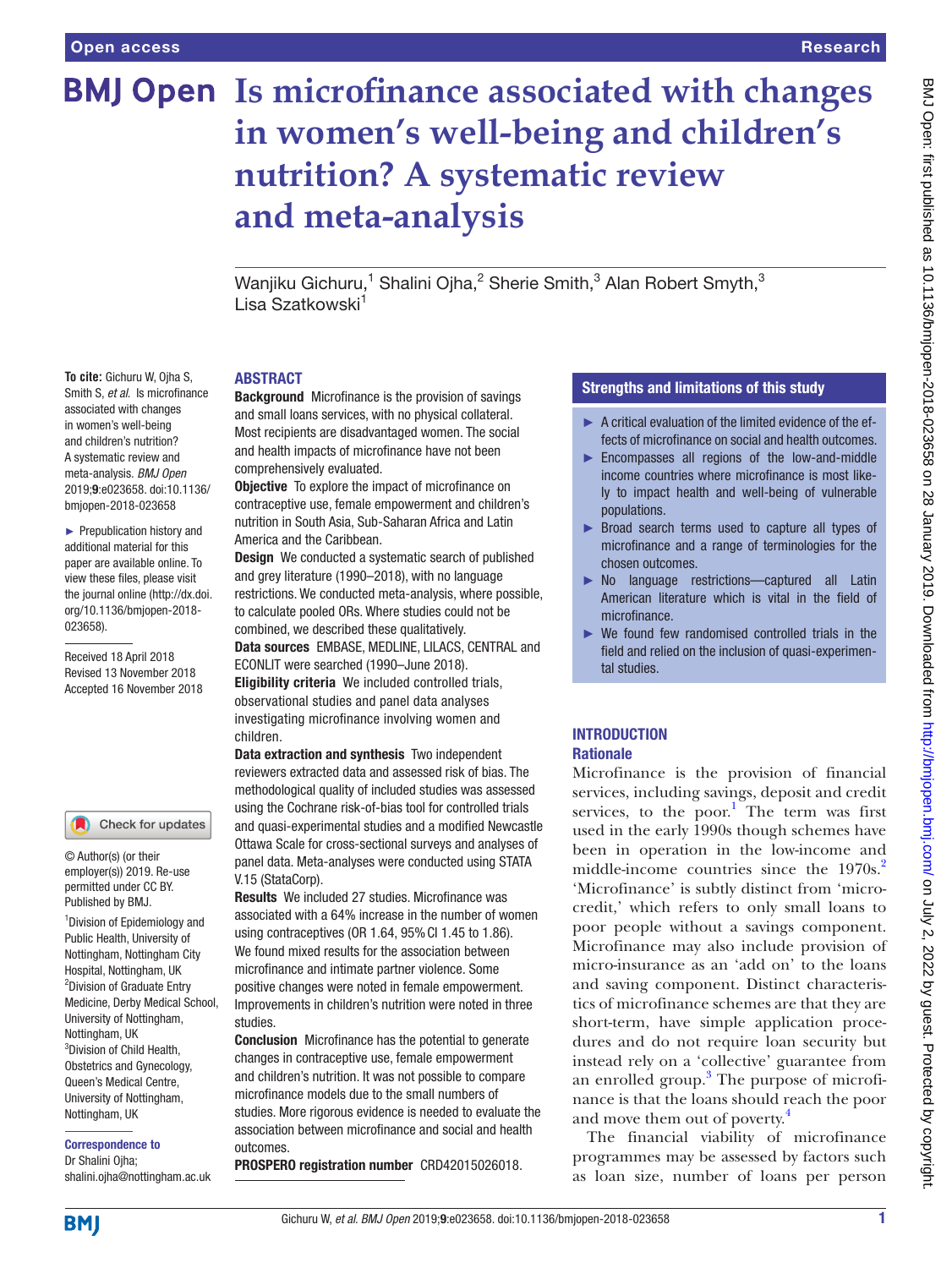and repayment rates. One of the first studies to evaluate the economic impact of microfinance on participants was a quasi-experimental survey from Bangladesh.<sup>[5](#page-15-4)</sup> This showed a reduction in moderate and extreme poverty and an increase in annual household expenditure of 18% among female, and 11% among male, borrowers. Institutions such as the World Bank, International Monetary Fund and the United Nations have since supported microfinance. There are currently over 3500 microfinance institutions (MFIs) providing financial support to 170million people worldwide, mostly in South Asia, Sub-Saharan Africa (SSA), Latin America and the Caribbean  $(LAC).<sup>6</sup>$  $(LAC).<sup>6</sup>$  $(LAC).<sup>6</sup>$ 

There is an emerging body of literature, including both experimental and quasi-experimental studies, looking at the social and health outcomes of microfinance programmes. In some cases, individual studies from the same region have reported contradictory results. For example, one study in Ghana demonstrated that combining microfinance and nutritional education led to improved indicators of children's nutrition in the intervention group,<sup>[7](#page-15-6)</sup> while a study in Ethiopia failed to demonstrate any difference in nutrition status between the children of clients and non-clients.<sup>8</sup> The two studies used different nutritional outcome measures as well as different age limits which makes synthesis of the findings difficult. Similarly, a study from Bangladesh reported improved female empowerment 15 years later<sup>[9](#page-15-8)</sup>, but there was no significant effect in a study in Hyderabad, India.[10](#page-15-9) Most available studies are small and have insufficient power to detect small changes in outcomes. Therefore, this systematic review brings together results from existing studies to assess whether receiving microfinance is associated with changes in women's empowerment and the well-being of their children.

#### **Objectives**

We aimed to evaluate the impact of microfinance schemes on health and social outcomes, specifically female contraceptive use and measures of female empowerment (intimate partner violence (IPV), decision-making ability and mobility), as well as the effects on child nutrition.

#### **METHODS**

The protocol for this review is registered with PROS-PERO and is available from [http://www.crd.york.ac.uk/](http://www.crd.york.ac.uk/PROSPERO) [PROSPERO](http://www.crd.york.ac.uk/PROSPERO) (online [supplementary file:](https://dx.doi.org/10.1136/bmjopen-2018-023658) Gichuru *et al* PROSPERO protocol).

# Eligibility criteria

We included all controlled trials, observational studies and analyses of panel data from South Asia, SSA and LAC<sup>[11](#page-15-10)</sup> in women over the age of 15 and children under 5. We included quasi-experimental studies (empirical studies used to estimate the causal impact of an intervention without randomisation). In most cases, panel data were longitudinal or 'before and after' studies. We also put in

a geographical limitation to studies in countries within three World Bank regions with the highest number of low-income and middle-income countries.<sup>12</sup> Studies were included where the microfinance intervention comprised both savings and credit services, without physical collateral, to a poor or otherwise vulnerable population. Studies where microfinance was introduced and measured for expected change in outcome were included. Studies where an additional intervention was delivered in addition to microfinance were also included, provided that there was an intervention group where a microfinance intervention was assessed in comparison with the control group. In studies with more than one comparison group, the group without microfinance was considered as the main comparator. Studies were excluded where there were no suitable comparison data—either from a population who had not received microfinance or preintervention data from those who went on to receive microfinance.

# Patient and public involvement

There was no patient or public involvement in the design or conduct of this review. The results were presented and discussed at a dissemination workshop in Patna, Bihar.

We conducted a workshop 'Women's Empowerment and Child Health: Exploring the Impact of Rojiroti Microfinance in Poor Communities in Bihar- An Indo-UK collaboration' in Patna, India, on 22 May 2018. It was attended by more than 30 women who participate in microfinance, and a wide range of local stakeholders. The results of this review and other work were presented and discussed in this meeting, and women's views were noted to enable further research in this area.

# Outcome measures

[Box](#page-2-0) 1 lists the outcome measures used to assess the impact of microfinance. The Grameen foundation proposed three variables as indicators of the social performance of microfinance<sup>13</sup>: female use of contraceptives, female empowerment and children's nutrition.<sup>14-19</sup>

The WHO considers the health and well-being of women to be tied to their ability to access healthcare and have a say in decisions related to their health.<sup>14</sup> Improved health status could therefore be a possible consequence and proxy indicator of female empowerment. The WHO provides some standardised measures for use in assessing the health of women in a population. These include deaths from pregnancy-related complications, uptake of contraceptives and utilisation of perinatal services.<sup>[14 15](#page-15-13)</sup> Uptake of contraceptives is one of the measures proposed by the Grameen Foundation.<sup>[16](#page-15-14)</sup>

Due to the broadness of the term 'female empowerment', indicators collated from definitions used by the  $WHO<sup>14 15</sup>$  $WHO<sup>14 15</sup>$  $WHO<sup>14 15</sup>$  and the UN Millennium taskforce on gender equalit[y16](#page-15-14) and also from literature on social measures of female empowerment $1719$  were used to inform the selection of the three outcome measures of female empowerment used in this systematic review. These were self-reported IPV, decision-making ability and mobility.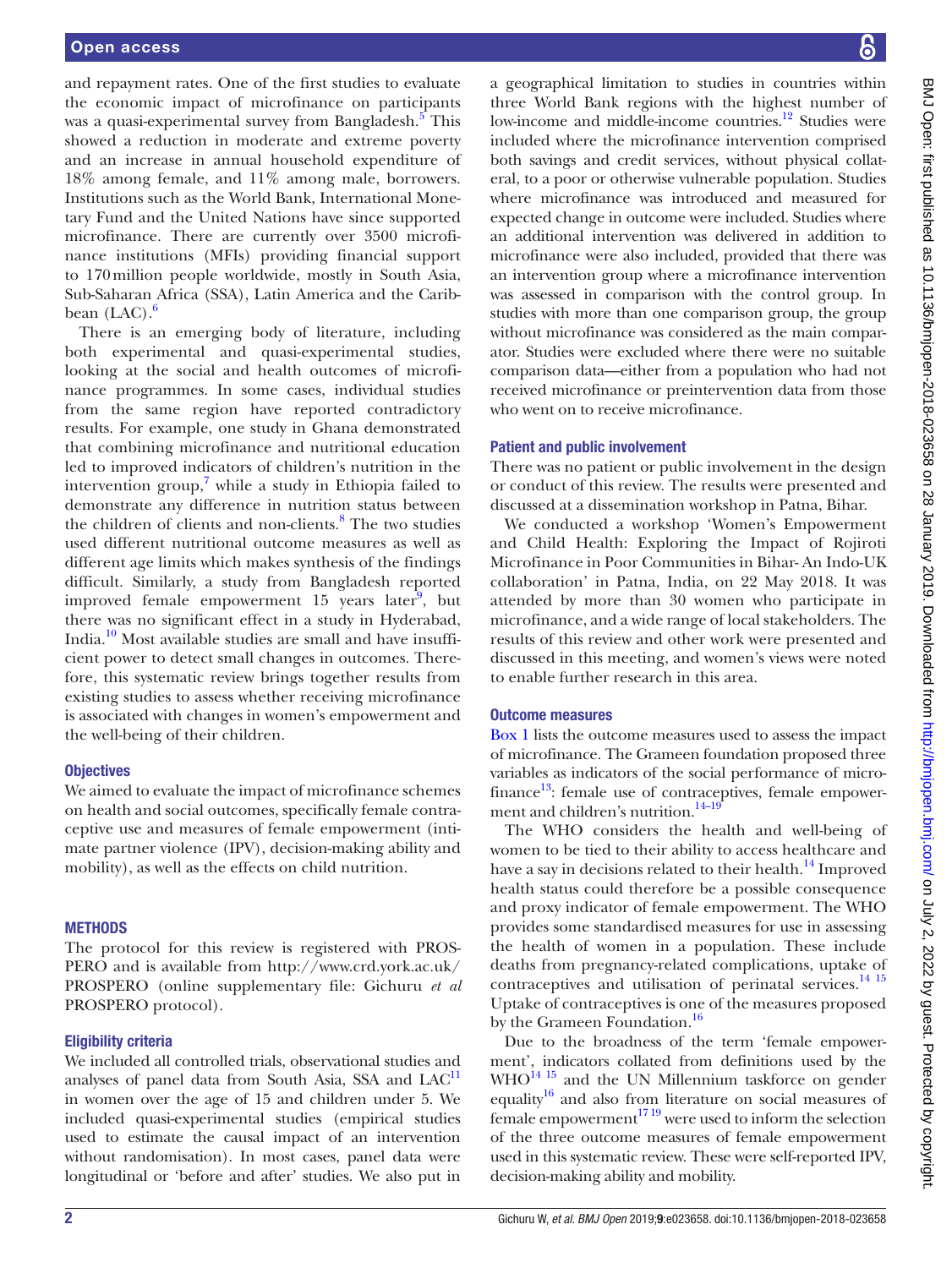<span id="page-2-0"></span>Contraceptive use

#### pregnancy. Female empowerment Intimate partner violence (IPV): Self-reported IPV described as physical, sexual or psychological harm by a current or former partner.<sup>4</sup> Sole decision-making ability: Self-reported independent decision-making ability where the woman is not the head of household; including but not limited to, household expenditure, children's education or as a combined measure of empowerment as defined by individual study authors. Mobility: Self-reported freedom to travel out of the village or to attend social events without the permission or accompaniment of a male relative. Children's nutrition Standard nutritional measures for children aged <5 as defined by the WHO Global Database on Child Growth and Malnutrition (WHO). Moderate undernutrition (malnutrition) was defined as a z-score <−2 but >−3 SD from the mean. Severe undernutrition (malnutrition) was

Self-reported use of any contraceptive method to prevent or plan for

defined as a z-score <−3 SD from the mean.

Box 1 Definitions of outcome measures

# Weight-for-age z-score (WAZ)

Height (or length)-for-age z-score (HAZ): The most indicative measure of chronic undernutrition over a prolonged period leading to growth retardation known as stunting.

Weight-for-height (or length) z-score: Most indicative measure of acute undernutrition known as wasting. This distinguishes short children of normal weight and tall children of low weight that may not be captured by WAZ or HAZ.

#### Body mass index-for-age z-score

Mid-upper arm circumference (MUAC): An absolute measure where a MUAC <11.5 cm in children 6–60months is considered as severe acute malnutrition (wasting) and MUAC 11–12.5 cm moderate acute malnutrition.

#### Information sources

EMBASE, MEDLINE, LILACS, CENTRAL and ECONLIT were searched from 1990 (when microfinance was first described) $2$  to 9 September 2015. These were accessed through <www.theses.com>, and the references of included studies were tracked to identify other relevant papers. No language restrictions were applied. Searches were conducted using MESH headings and free text, as described in online [supplementary material, supplement](https://dx.doi.org/10.1136/bmjopen-2018-023658) [1.](https://dx.doi.org/10.1136/bmjopen-2018-023658)

#### Study selection, data extraction and quality assessment

Two authors (WG and LS) independently screened the titles and abstracts of retrieved studies against the study eligibility criteria. The search was updated in June 2018. For the updated search, two authors again screened the titles and abstracts (SS and SO) of the retrieved studies and two authors (SS and WG) screened the full text and extracted data, where possible. Discrepancies were resolved by discussion and duplicates removed. Retrieved studies were translated into English, where necessary, and data were extracted by the two authors independently using a standard data extraction form. The methodological quality of included studies was assessed independently

by WG and LS using the Cochrane Risk-of-Bias tool $^{20}$  for controlled trials and quasi-experimental studies and a modified Newcastle Ottawa Scale<sup>21</sup> for cross-sectional surveys and analyses of panel data (online [supplementary](https://dx.doi.org/10.1136/bmjopen-2018-023658)  [material, supplement 2](https://dx.doi.org/10.1136/bmjopen-2018-023658)).

#### Data synthesis and analysis

Meta-analyses were conducted using STATA V.15 (StataCorp) to pool the measures of effects from eligible studies. Where available, adjusted measures of effect were preferred over unadjusted measures. Statistical significance was set at a p value of  $< 0.05$ . A random effects model was initially fitted for each meta-analysis. For studies with low heterogeneity analysis was repeated using a fixed effects model. Publication bias was assessed using funnel plots and Egger's asymmetry test (where at least five studies were available). Descriptive synthesis was carried out where studies could not be meta-analysed.

# **RESULTS**

# Study selection

A total of 5659 titles were identified across the three groups of outcome measures which reduced to 5298 after removal of duplicates. From these, 5023 titles were excluded as not being on microfinance as agreed mutually by two authors; 275 abstracts were subsequently screened. A total of 17 abstracts were translated for the authors to review. Each author screened the abstracts individually then came together to compare findings. The authors disagreed on 2 abstracts under contraceptive use, 4 under children's nutrition and 36 under female empowerment. These were discussed further jointly and agreed on by mutual consensus. A total of 97 progressed to full-text screening. Reference tracking identified two additional studies for full-text screening. We included 27 articles in the final review [\(figure](#page-3-0) 1). Seventy titles were excluded after full-text screening with reasons for exclusion outlined in online [supple](https://dx.doi.org/10.1136/bmjopen-2018-023658)[mentary material, supplement 3](https://dx.doi.org/10.1136/bmjopen-2018-023658). Of the 27 included articles, 4 reported on contraceptive use, 5 on children's nutrition and 18 on indicators of female empowerment. Eighteen were from South Asia, eight from SSA and one from LAC. [Table](#page-4-0) 1 summarises the characteristics of the included studies.

Nature of the microfinance interventions evaluated: The most common microfinance model was grouplending as provided by formal MFIs $9^{10}$   $22^{-34}$  and community-based organisations (CBOs)[.7 8 32 35–37](#page-15-6) MFIs required clients to be women above the age of 18, own less than 0.5 decimals of land (40.4 square metres) and have at least one household member in casual employment. Self-help groups (SHGs) and CBOs had fewer eligibility criteria but with greater emphasis on accumulation of savings.<sup>7243438-42</sup> In some studies microfinance was coupled with additional social and health interventions.<sup>[7 25 35 36](#page-15-6)</sup>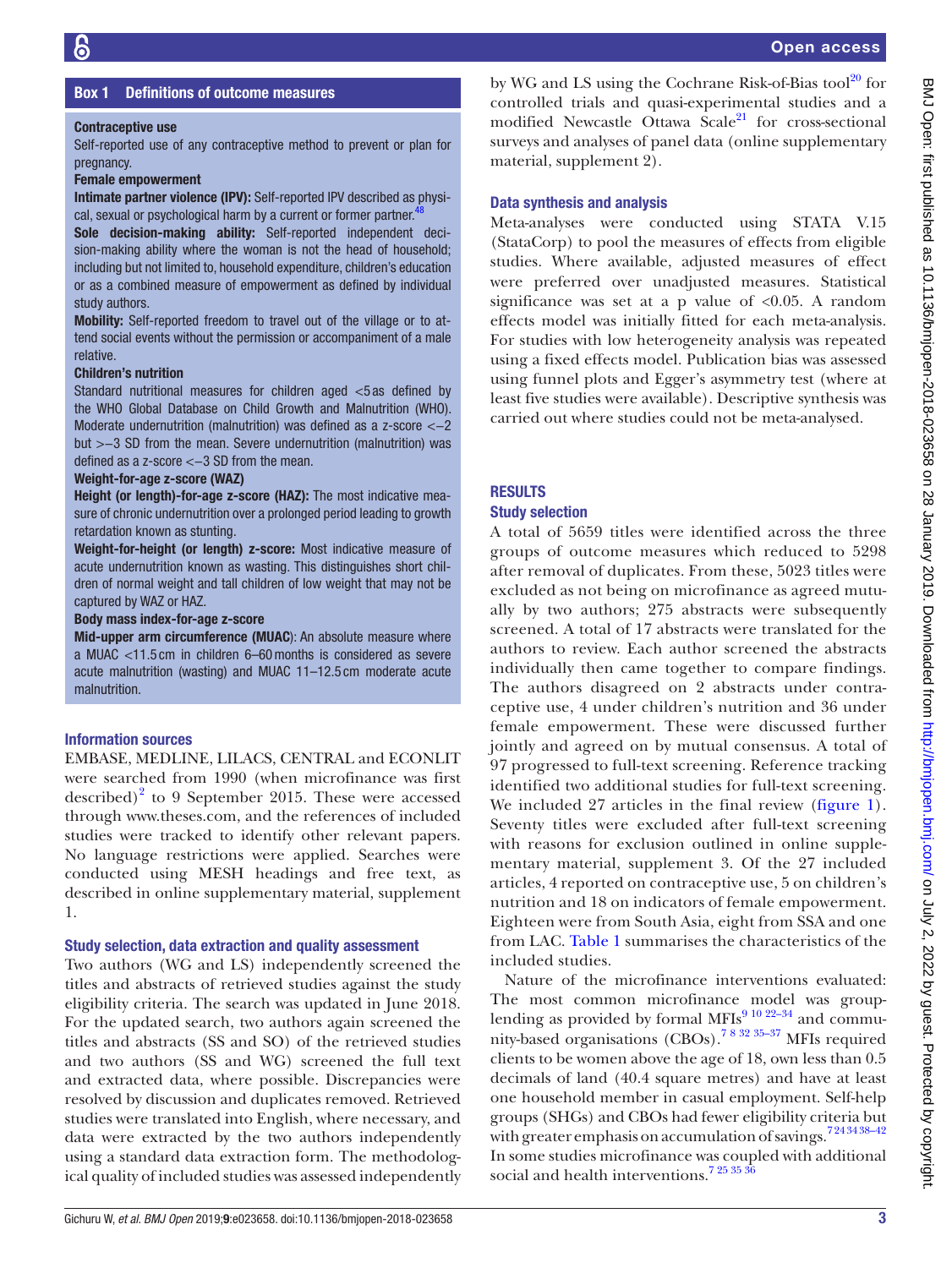

<span id="page-3-0"></span>Figure 1 Preferred Reporting Items for Systematic Reviews and Meta-Analyses flow chart.

# Findings of studies by outcome

# Contraceptive use

Four studies<sup>[5 23 24 35](#page-15-4)</sup> evaluated the impact of microfinance on self-reported use of contraception using data from household cross-sectional surveys. One study<sup>35</sup> evaluated an intervention that combined microfinance with family planning education in Ethiopia. The other three studies $22-24$  recruited clients from non-commercial MFIs in Bangladesh.

The impact of microfinance in the Ethiopian study was estimated at the level of the *kebele* (a cluster of villages) and showed no significant change in the proportion of married women reporting contraceptive use; individual-level estimates of the impact of microfinance were not available. A fixed-effects meta-analysis of individual-level data from the three Bangladeshi studies showed that women participating in microfinance were 64% more likely to report contraceptive use than non-clients (OR=1.64, 95%CI 1.45 to 1.86; [figure](#page-12-0) 2). There was no heterogeneity between the studies which is plausible given the similarity in the average age and socioeconomic status of participants.

#### Female empowerment

Seventeen studies evaluated the impact of microfinance on female empowerment. Eight were conventional cross-sectional studies, $25-28\frac{31}{38}\frac{38}{40}\frac{43}{44}$  three were quasi-experimental $9^{3041}$  and six were cluster randomised controlled trials  $(RCTs)$ .<sup>10 29 32 36 39</sup> Twelve studies were from South Asia, three from SSA and one from LAC. These included studies evaluated different methods of empowerment.

#### *Intimate partner violence*

Five cross-sectional surveys<sup>25–28</sup> <sup>38</sup> and one cluster RCT<sup>36</sup> reported this outcome. One survey<sup>26</sup> showed a significant

24% (95% CI 1.05 to 1.44) increase in odds of IPV among microfinance clients compared with non-clients. On the other hand, the cluster  $\text{RCT}^{36}$  $\text{RCT}^{36}$  $\text{RCT}^{36}$  demonstrated a significant decrease in IPV (adjusted risk ratio 0.45, 95%CI 0.23 to 0.91) and another survey<sup>28</sup> similarly showed reductions among clients of the two MFIs studied (OR= $0.44$ ,  $95\%$  CI 0.28 to 0.70 and OR=0.30, 95%CI 0.18 to 0.51). Dalal *et*   $a<sup>{\mu}</sup>$  found that microfinance clients with secondary and higher education were 2–3 times more likely to experience IPV than comparable non-clients ( $p \leq 0.001$ ), while wealthier clients were twice as likely to experience IPV than comparable non-clients ( $p\leq 0.001$ ); there were no changes in exposure to IPV among the least educated and poorest groups. This finding was confirmed by Murshid  $et\ a^{\beta\delta}$  who also analysed the data from the same Bangladeshi Demographic Health Survey of 2007.

A meta-analysis was not conducted due to high heterogeneity  $(I^2=91.3\%)$ . This heterogeneity could have arisen because the threshold for reporting violence or the framing of the question may have differed between settings. The cluster  $RCT^{36}$  $RCT^{36}$  $RCT^{36}$  was different both in design and in the add-on life skills training which may have introduced further heterogeneity. The association between IPV and microfinance is therefore inconclusive.

#### *Decision-making ability*

Eight studies were included for this outcome, five from South Asia<sup>29 31 40 43 44</sup> and three from SSA,<sup>32 39</sup> with four cluster  $RCTs$ ,  $^{29}$   $^{32}$   $^{37}$   $^{39}$  and four cross-sectional surveys.<sup>31</sup> <sup>40 43 44</sup> This measure analysed a change from not being involved in decision-making to being an active participant in household decisions. The outcome measures used were diverse and therefore unsuitable for meta-analysis. The results have been tabulated in more detail in online [supplementary material, supplement 4](https://dx.doi.org/10.1136/bmjopen-2018-023658)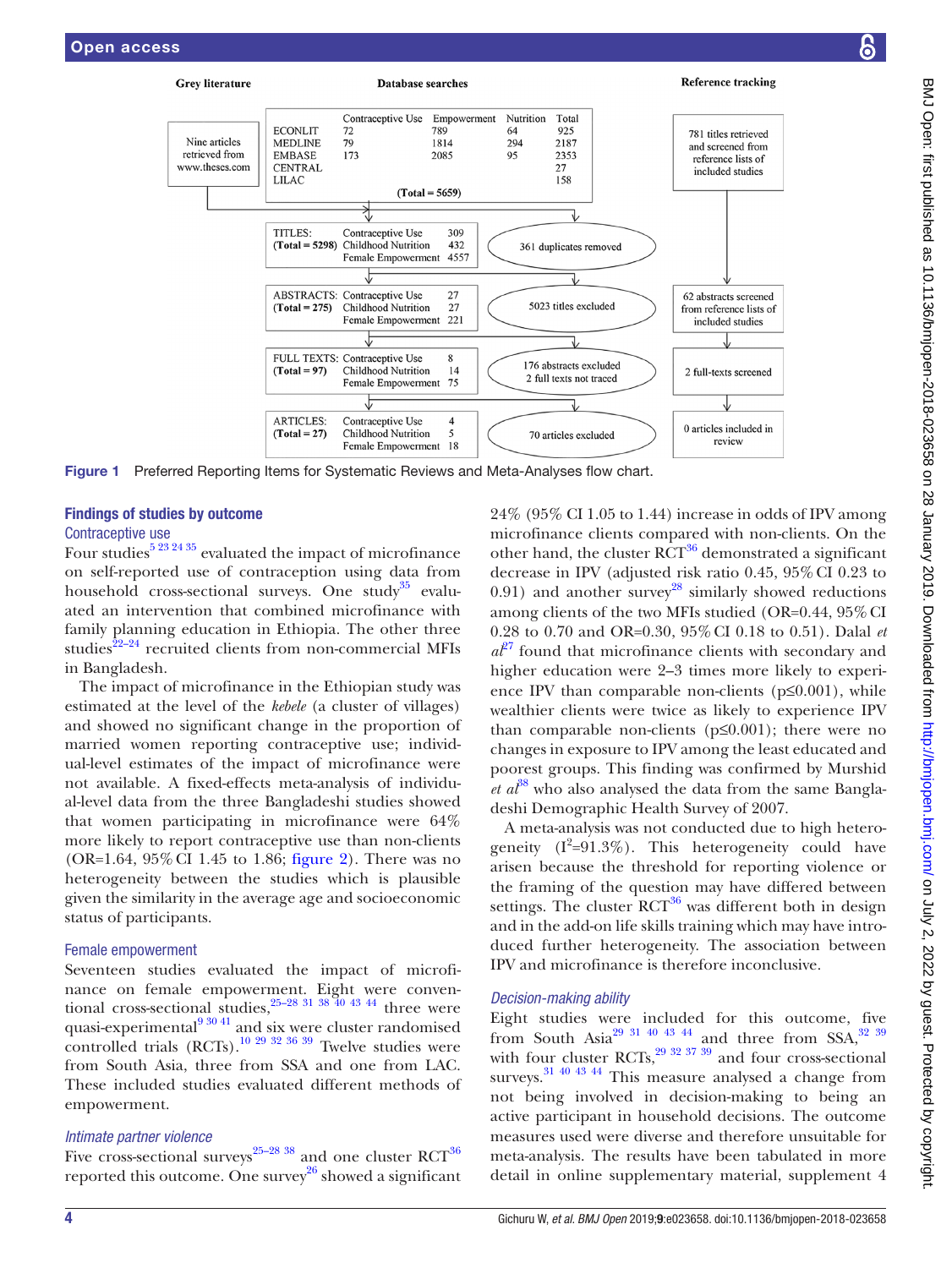<span id="page-4-0"></span>

| Table 1                                     | Summary of included studies                                                                                                                                                                                                                                                                                                                                      |                                                      |                                                                |                                             |                                                                              |                                                                           |                                                                                                                        |                                                                                          |                                |
|---------------------------------------------|------------------------------------------------------------------------------------------------------------------------------------------------------------------------------------------------------------------------------------------------------------------------------------------------------------------------------------------------------------------|------------------------------------------------------|----------------------------------------------------------------|---------------------------------------------|------------------------------------------------------------------------------|---------------------------------------------------------------------------|------------------------------------------------------------------------------------------------------------------------|------------------------------------------------------------------------------------------|--------------------------------|
| Author, year of<br>publication              | Study design                                                                                                                                                                                                                                                                                                                                                     | Study setting<br>urban/rural,<br>country,<br>region) | participants<br>included in<br>Number of<br>analysis           | Data collection Intervention<br>time points | provider                                                                     | provided<br>Services                                                      | Comparison<br>group (MF)                                                                                               | measured<br>Outcome                                                                      | assessment<br>Quality<br>score |
|                                             | Studies with outcome measure of contraceptive use                                                                                                                                                                                                                                                                                                                |                                                      |                                                                |                                             |                                                                              |                                                                           |                                                                                                                        |                                                                                          |                                |
| Desai and<br>Tarozzi,<br>2011 <sup>35</sup> | difference-in difference<br>Baseline and follow-up<br>was estimated using a<br>of villages: the impact<br>surveys from a panel<br>of the programme<br>approach.                                                                                                                                                                                                  | Sub-Saharan<br>Ethiopia,<br>Africa.<br>Rural,        | 7949 women at<br>women<br>at baseline;<br>follow-up.<br>7712   | 2003 and 2006                               | CBO supported Credit and<br>international<br>by an<br>NGO.                   | group-lending<br>additional FP<br>model, with<br>education.<br>savings in | 1. No MF or FP<br>controls in this<br>(used as the<br>comparison<br>2. FP only.<br>groups:<br>review).<br>Two          | use of any form of<br>reporting current<br>Married women<br>contraception.<br>aged 15-49 | <b>NOS 7/11</b>                |
| Khandker,<br>Pitt and<br>1996 <sup>22</sup> | Quasi-experimental study<br>and household attributes<br>approach to account for<br>and unmeasured village<br>non-random placement<br>using an econometric<br>of credit programmes                                                                                                                                                                                | Bangladesh,<br>South Asia.<br>Rural,                 | women.<br>1731                                                 | 1991, 1992                                  | MFI: Grameen,<br>BRAC, BRDC.                                                 | savings in group<br>lending model.<br>Credit and                          | No MF.                                                                                                                 | use of any form of<br>reporting current<br>Married women<br>contraception.<br>aged 14-50 | <b>NOS</b><br>4/11             |
| Steele et al,<br>2001 <sup>23</sup>         | socioeconomic variables<br>eligibility for programme<br>random placement and<br>self-selection by taking<br>them according to their<br>groups and considered<br>women and classifying<br>target and non-target<br>membership to form<br>a random sample of<br>Quasi-experimental<br>accounted for non-<br>demographic and<br>study. Analysis<br>in the analysis. | Bangladesh,<br>South Asia.<br>Rural,                 | 5696 women at<br>i women<br>at baseline;<br>follow-up.<br>6456 | 1993 and 1995                               | NGO and MFI-<br>International<br>ASA.                                        | savings in group<br>lending model.<br>Credit and                          | 1. No MF (used<br>2. Savings with<br>as the controls<br>in this review).<br>comparison<br>no credit.<br>groups:<br>Two | use of any form of<br>reporting current<br>Married women<br>contraception.               | <b>NOS 7/11</b>                |
| and Ely, 2017 <sup>24</sup><br>Murshid      | socioeconomic variables.<br>Quasi-experimental<br>regression model<br>study: a logistic<br>adjusted for                                                                                                                                                                                                                                                          | Bangladesh,<br>South Asia.<br>Rural,                 | 7325 women.                                                    | 2011                                        | <b>BRDB</b> or other<br>Mother's Club,<br>BRAC, ASA<br>Grameen,<br>Proshika, | savings in group<br>lending model.<br>Credit and                          | participants.<br>Non-                                                                                                  | reporting any form<br>of contraception.<br>Married women<br>aged 14-50                   | <b>NOS 7/11</b>                |
|                                             | Studies with outcome measure of female empowerment                                                                                                                                                                                                                                                                                                               |                                                      |                                                                |                                             |                                                                              |                                                                           |                                                                                                                        |                                                                                          |                                |
|                                             |                                                                                                                                                                                                                                                                                                                                                                  |                                                      |                                                                |                                             |                                                                              |                                                                           |                                                                                                                        |                                                                                          | Continued                      |

 $\delta$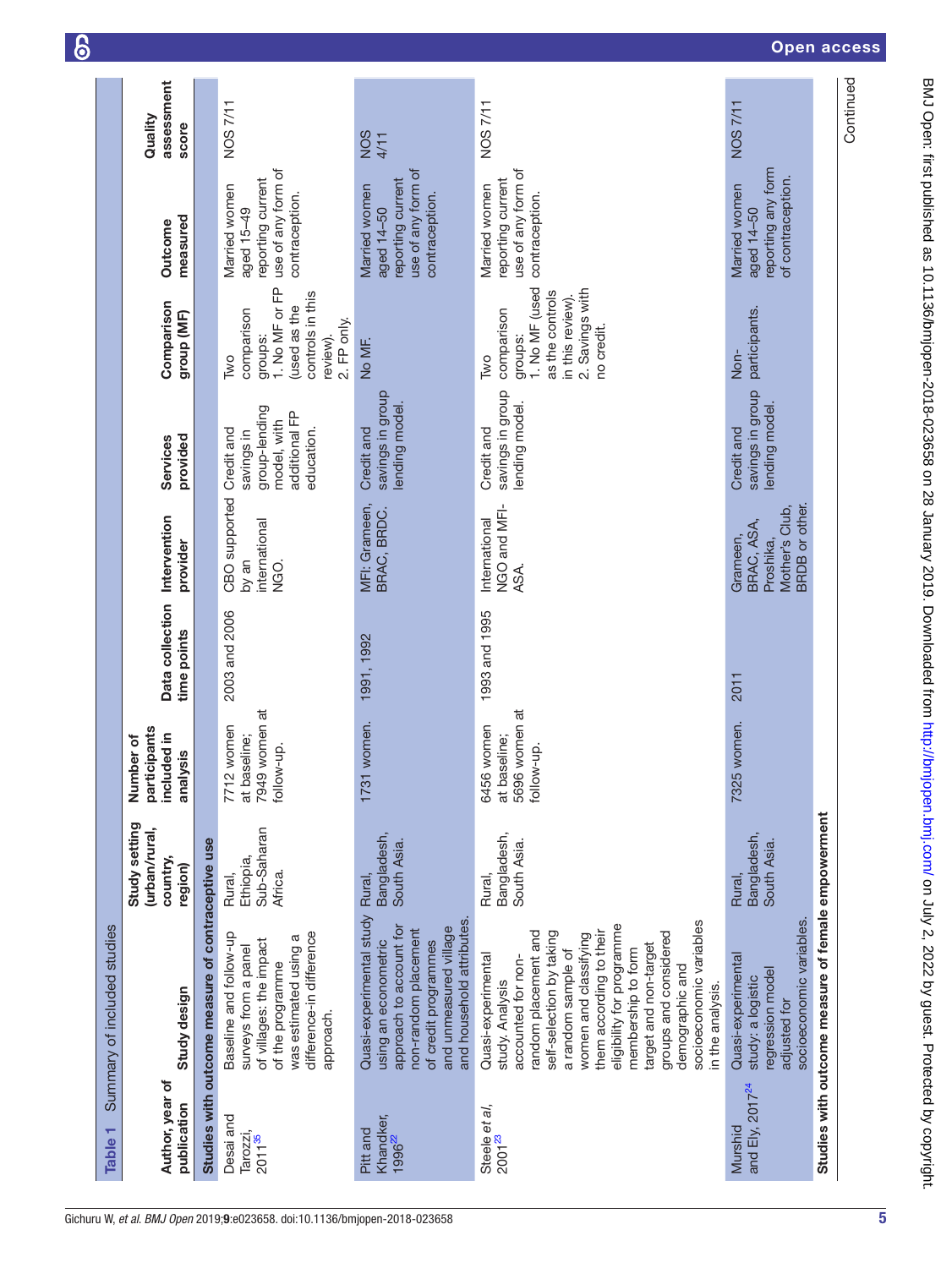| Continued<br>Table <sub>1</sub>           |                                                                                                                                                                                                                                                                                                                                      |                                                       |                                                      |                                             |                                                 |                                                                                                                        |                                                                                                                                |                                                                                                                                                                                                                       |                                |
|-------------------------------------------|--------------------------------------------------------------------------------------------------------------------------------------------------------------------------------------------------------------------------------------------------------------------------------------------------------------------------------------|-------------------------------------------------------|------------------------------------------------------|---------------------------------------------|-------------------------------------------------|------------------------------------------------------------------------------------------------------------------------|--------------------------------------------------------------------------------------------------------------------------------|-----------------------------------------------------------------------------------------------------------------------------------------------------------------------------------------------------------------------|--------------------------------|
| Author, year of<br>publication            | Study design                                                                                                                                                                                                                                                                                                                         | Study setting<br>(urban/rural,<br>country,<br>region) | participants<br>included in<br>Number of<br>analysis | Data collection Intervention<br>time points | provider                                        | provided<br>Services                                                                                                   | Comparison<br>group (MF)                                                                                                       | measured<br>Outcome                                                                                                                                                                                                   | assessment<br>Quality<br>score |
| Ahmed, 2005 <sup>25</sup>                 | a cross-sectional survey.<br>regression with variables<br>one 'BRAC membership<br>analysis to characterise<br>group level differences<br>followed by a logistic<br>household levels and<br>account for eligibility,<br>at the individual and<br>Conduced bivariate<br>savings and credit.<br>status' variable to<br>Data subset from | Not reported,<br>Bangladesh,<br>South Asia.           | 2044 women.                                          | 1999                                        | MFI: BRAC.                                      | savings in group<br>with unspecified<br>offered to some<br>skilled training<br>lending model<br>Credit and<br>clients. | 1. No MF (used<br>as the controls<br>in this review).<br>comparison<br>training and<br>2. Skilled<br>groups:<br>Two<br>\<br>∖E | physical or verbal<br>and her husband<br>herself the client<br>in the preceding<br>abuse between<br>reporting either<br>All women<br>4 months.                                                                        | NOS 7/11                       |
| <b>Bajracharya</b><br>and Amin,<br>201326 | Cross-sectional survey:<br>used propensity score<br>matching to address<br>selection bias.                                                                                                                                                                                                                                           | Bangladesh,<br>South Asia.<br>Rural and<br>urban,     | women.<br>4195                                       | Demographic<br>and Health<br>Survey<br>2007 | BRAC, ASA,<br>Grameen,<br>Proshika.<br>Any MFI: | savings in group<br>lending model.<br>Credit and                                                                       | No MF.                                                                                                                         | form of violence<br>Married women<br>by her partner<br>reporting any<br>in preceding<br>12 months.                                                                                                                    | NOS 8/11                       |
| Dalal et al,<br>$2013^{27}$               | variables (age, residence,<br>education, religion and<br>MF and demographic<br>to examine difference<br>Survey: used $\chi^2$ test<br>in IPV exposure and<br>Cross-sectional<br>wealth index).                                                                                                                                       | Bangladesh,<br>South Asia.<br>Rural and<br>urban,     | 4465 women.                                          | Demographic<br>and Health<br>Survey<br>2007 | BRAC, ASA,<br>Grameen,<br>Proshika.<br>Any MFI: | savings in group<br>lending model.<br>Credit and                                                                       | No MF.                                                                                                                         | form of violence<br>by her partner<br>reporting any<br>in preceding<br>All women<br>12 months.                                                                                                                        | NOS 8/11                       |
| Murshid et al,<br>2016 <sup>38</sup>      | power and demographic<br>status, decision-making<br>investigate association<br>domestic violence with<br>Cross-sectional survey<br>including economic<br>predictor variables<br>data were used to<br>between MF and<br>variables.                                                                                                    | Bangladesh,<br>South Asia.<br>Rural and<br>urban,     | women.<br>4163                                       | Demographic<br>and Health<br>Survey<br>2007 | BRAC, ASA,<br>Grameen,<br>Proshika.<br>Any MFI: | savings in group<br>lending model.<br>Credit and                                                                       | No MF.                                                                                                                         | Conflicts Tactics<br>that constituted<br>sexual violence.<br>on the battery<br>whether they<br>respondents<br>physical and<br>Scale based<br>of questions<br>experienced<br>a number of<br>violent acts<br>that asked | NOS 8/11                       |
|                                           |                                                                                                                                                                                                                                                                                                                                      |                                                       |                                                      |                                             |                                                 |                                                                                                                        |                                                                                                                                |                                                                                                                                                                                                                       | Continued                      |

BMJ Open: first published as 10.1136/bmjopen-2018-02368 on 28 January 2019. Downloaded from <http://bmjopen.bmj.com/> on July 2, 2022 by guest. Protected by copyright.

BMJ Open: first published as 10.1136/bmjopen-2018-023658 on 28 January 2019. Downloaded from http://bmjopen.bmj.com/ on July 2, 2022 by guest. Protected by copyright.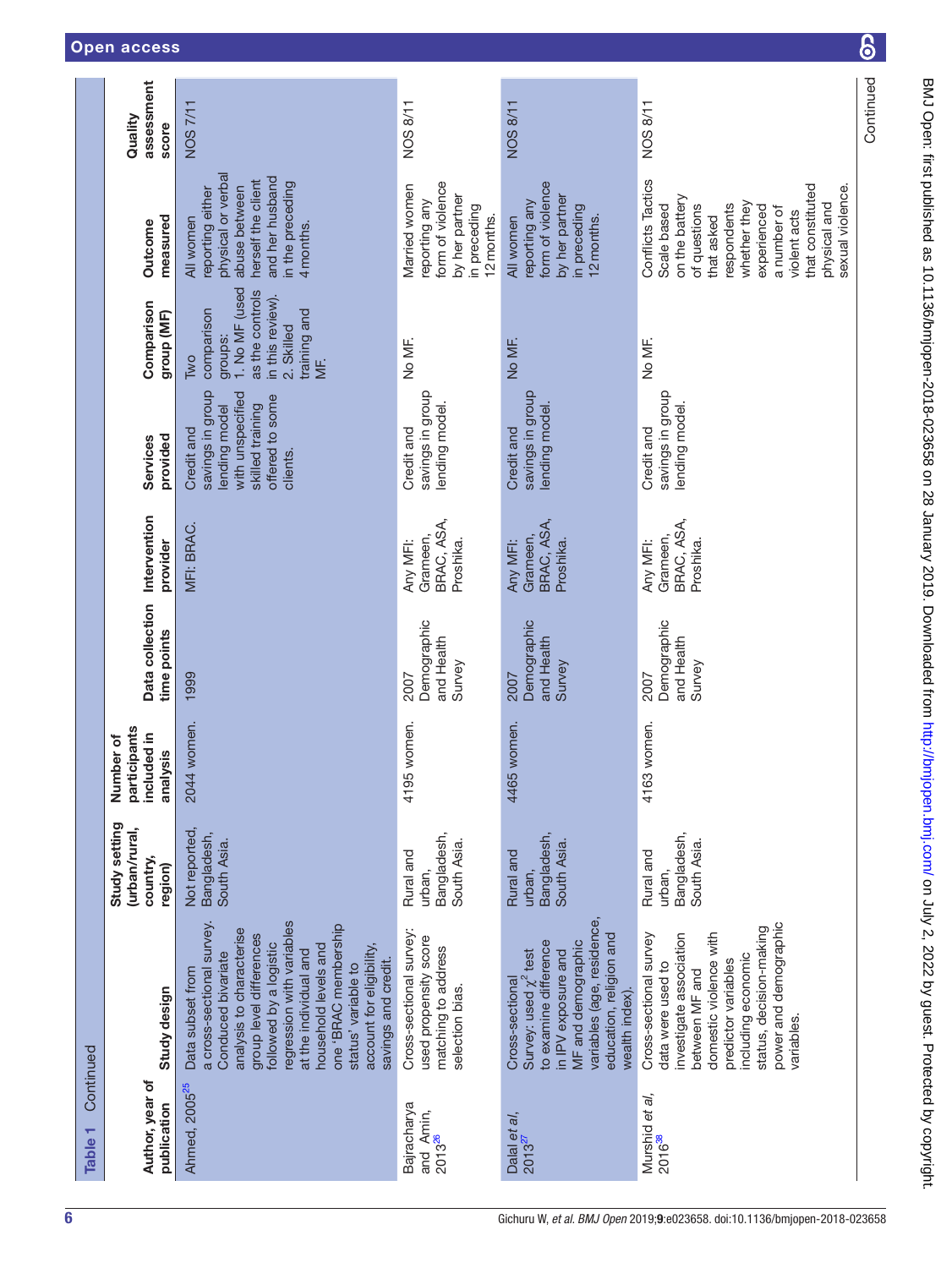| Continued<br>Table <sub>1</sub>                |                                                                                                                                                                                                                                                                                                                                                                               |                                                       |                                                                            |                                             |                               |                                                                                             |                          |                                                                                                                                                                                                  |                                   |
|------------------------------------------------|-------------------------------------------------------------------------------------------------------------------------------------------------------------------------------------------------------------------------------------------------------------------------------------------------------------------------------------------------------------------------------|-------------------------------------------------------|----------------------------------------------------------------------------|---------------------------------------------|-------------------------------|---------------------------------------------------------------------------------------------|--------------------------|--------------------------------------------------------------------------------------------------------------------------------------------------------------------------------------------------|-----------------------------------|
| Author, year of<br>publication                 | Study design                                                                                                                                                                                                                                                                                                                                                                  | Study setting<br>urban/rural,<br>country,<br>region)  | participants<br>included in<br>Number of<br>analysis                       | Data collection Intervention<br>time points | provider                      | provided<br>Services                                                                        | Comparison<br>group (MF) | measured<br>Outcome                                                                                                                                                                              | assessment<br>Quality<br>score    |
| Pronyk et al,<br>2006 <sup>36</sup>            | baseline imbalances were<br>villages were randomised,<br>Cluster RCT: per-protocol<br>adjusted prior to analysis.<br>analysis. As only eight                                                                                                                                                                                                                                  | Sub-Saharan<br>South Africa,<br>Africa.<br>Rural,     | 248 control).<br>intervention,<br>women<br>(290)<br>538                    | 2001, 2005                                  | Local NGO.                    | life skills training.<br>savings in group<br>with additional<br>lending model<br>Credit and | No MF.                   | reporting IPV<br>in preceding<br>12 months.<br>All women                                                                                                                                         | risk-of-bias:<br>Cochrane<br>high |
| Schuler et al,<br>1996 <sup>28</sup>           | support and, exposure to<br>region, economic level of<br>household, respondent's<br>whether respondent had<br>age, education, religion,<br>analysis using a logistic<br>Conducted multivariate<br>Cross-sectional survey.<br>daughters, geographic<br>independent variables<br>regression model with<br>contribution to family<br>any surviving sons or<br>credit programmes. | Bangladesh,<br>South Asia.<br>Rural,                  | 5 women.<br>122                                                            | 1992                                        | MFI: Grameen<br>and BRAC.     | savings in group<br>lending model.<br>Credit and                                            | No MF.                   | Women reporting<br>physical beating<br>by husband in<br>the preceding<br>12 months.                                                                                                              | <b>NOS 7/11</b>                   |
| Angelucci et al,<br>$2015^{29}$                | to-treat analysis on all<br>Cluster RCT: intent-<br>respondents.                                                                                                                                                                                                                                                                                                              | Latin and<br>America.<br>Mexico,<br>Central<br>Rural, | 1823 women.                                                                | 2009-2012                                   | Compartamos<br>Banco.<br>MFI: | savings in group<br>lending model.<br>Credit and                                            | No MF.                   | financial decisions<br>aged 18-60 who<br>are not the only<br>participation in<br>and household<br>issues by non-<br>making ability:<br>single women<br>adult in their<br>household.<br>Decision- | risk-of-bias:<br>Cochrane<br>high |
| Banerjee e <i>t al</i> ,<br>2015 <sup>10</sup> | weighted average z-score<br>of 16 social outcomes to<br>constructed an equally<br>detect any difference.<br>Cluster RCT: intent-<br>to-treat analysis:                                                                                                                                                                                                                        | South Asia.<br>Urban,<br>India,                       | 6862 women at<br>6142 women at<br>second follow-<br>first follow-up;<br>g. | 2005, 2010                                  | MFI: Spandana. Credit and     | savings in group<br>lending model.                                                          | No MF.                   | domains, covering<br>school enrolment.<br>scores across 16<br>decision-making,<br>expenditure and<br>levels of health<br>encompassing<br>empowerment<br>and education<br>Index of                | risk-of-bias:<br>Cochrane<br>high |
|                                                |                                                                                                                                                                                                                                                                                                                                                                               |                                                       |                                                                            |                                             |                               |                                                                                             |                          |                                                                                                                                                                                                  | Continued                         |

 $\epsilon$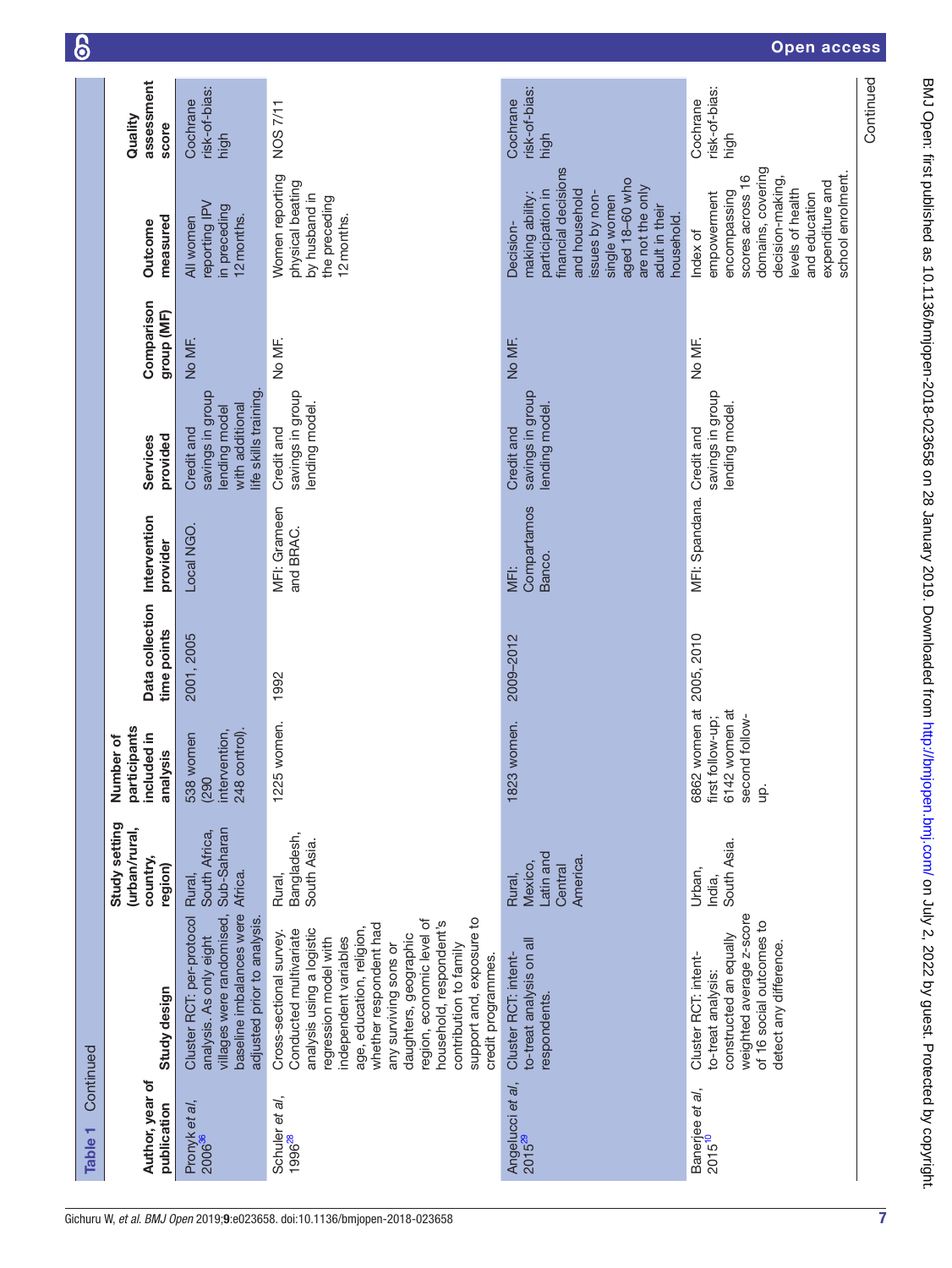| Table <sub>1</sub>             | Continued                                                                                                                                                                                            |                                                       |                                                      |                                                                             |                           |                                              |                          |                                                                                                                                                                                                                                                                                                                                                                                               |                                   |
|--------------------------------|------------------------------------------------------------------------------------------------------------------------------------------------------------------------------------------------------|-------------------------------------------------------|------------------------------------------------------|-----------------------------------------------------------------------------|---------------------------|----------------------------------------------|--------------------------|-----------------------------------------------------------------------------------------------------------------------------------------------------------------------------------------------------------------------------------------------------------------------------------------------------------------------------------------------------------------------------------------------|-----------------------------------|
| Author, year of<br>publication | Study design                                                                                                                                                                                         | Study setting<br>(urban/rural,<br>country,<br>region) | participants<br>included in<br>Number of<br>analysis | Data collection Intervention<br>time points                                 | provider                  | provided<br>Services                         | Comparison<br>group (MF) | measured<br>Outcome                                                                                                                                                                                                                                                                                                                                                                           | assessment<br>Quality<br>score    |
| Beaman et al,<br>$2014^{39}$   | such as household and<br>randomisation process<br>Cluster RCT: intention<br>village characteristics<br>econometric baseline<br>to treat analysis. The<br>variable used in the<br>characteristics and | Sub-Saharan<br>Africa.<br>Rural,<br>Mali,             | 5 women.<br>542                                      | 2009, 2012                                                                  | SHG with NGO<br>support.  | savings in SHG<br>Credit and<br>model.       | No MF.                   | freedom to decide<br>power combining<br>Decision-making<br>decision-making<br>ability: women's<br>about business.<br>about food and<br>take decisions<br>expenses and<br>Index of intra-<br>educational<br>household<br>measures.<br>individual                                                                                                                                               | risk-of-bias:<br>Cochrane<br>high |
| Karlan et al,<br>$2017^{37}$   | by an 'intention to treat'<br>district was estimated<br>Cluster RCT: A polled<br>model controlling for<br>baseline values and<br>method.                                                             | Rural, Ghana,<br>Malawi and<br>Uganda.                | households.<br>15000                                 | survey at endline for Assistance<br>Baseline 2008 to Cooperative<br>in 2011 | Everywhere.<br>and Relief | Village savings<br>associations.<br>and loan | No MF.                   | children, business<br>women's ability to<br>business and the<br>Decision-making<br>expenses for the<br>ability: women's<br>index capturing<br>relation to food<br>empowerment<br>the household,<br>education and<br>the household<br>particularly in<br>expenses for<br>self-reported<br>influence on<br>expenses if<br>visit friends.<br>operates a<br>healthcare<br>household<br>decisions, | risk-of-bias:<br>Cochrane<br>high |
|                                |                                                                                                                                                                                                      |                                                       |                                                      |                                                                             |                           |                                              |                          |                                                                                                                                                                                                                                                                                                                                                                                               | Continued                         |

 $\overline{6}$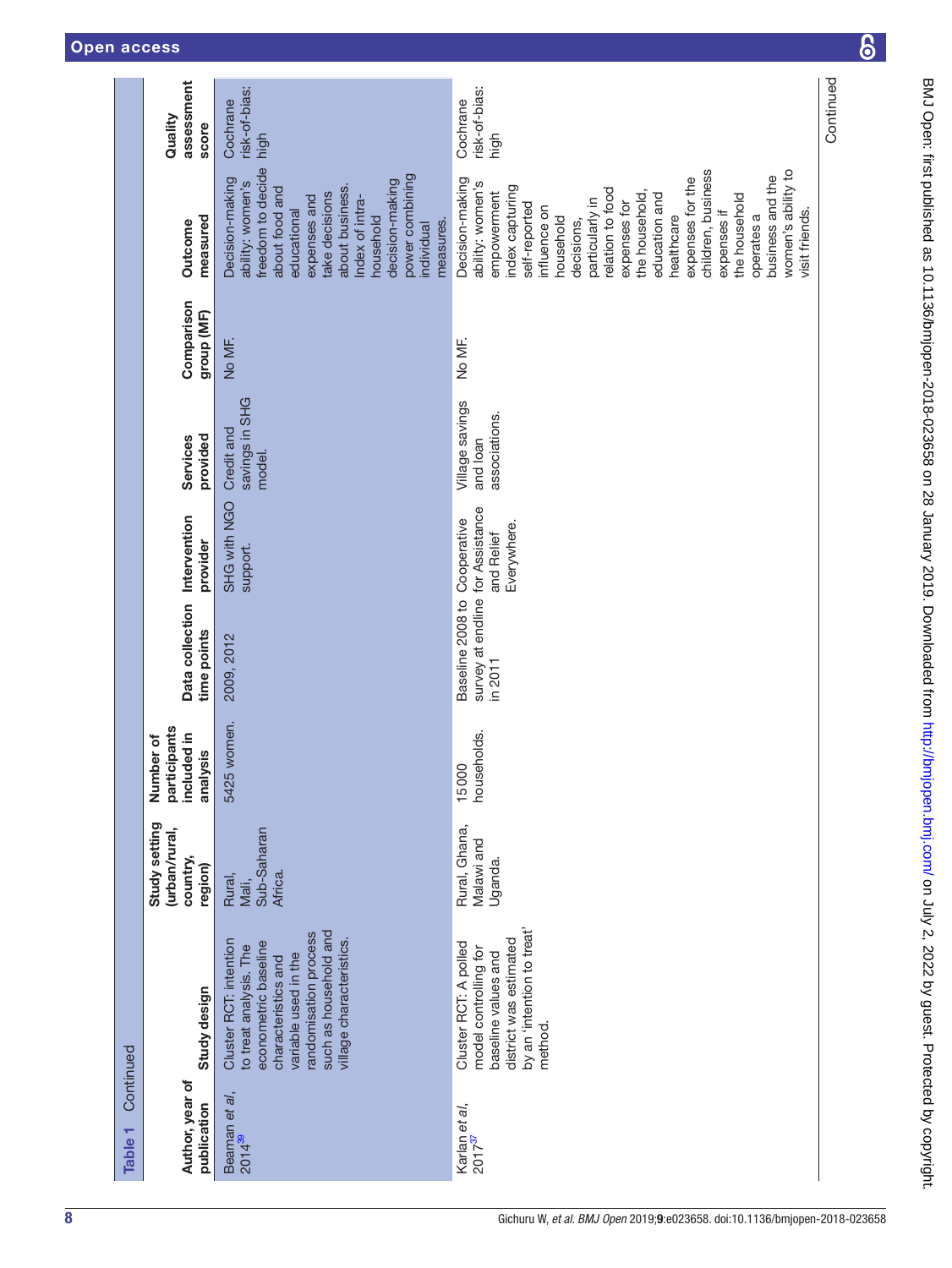| ၆ |                    |                                                                              |                                                                                                                                                                                                       |                                                                                                                                                                                                                               |                                                                                                                                                            | Open access                                                                                                                                                                                           |           |
|---|--------------------|------------------------------------------------------------------------------|-------------------------------------------------------------------------------------------------------------------------------------------------------------------------------------------------------|-------------------------------------------------------------------------------------------------------------------------------------------------------------------------------------------------------------------------------|------------------------------------------------------------------------------------------------------------------------------------------------------------|-------------------------------------------------------------------------------------------------------------------------------------------------------------------------------------------------------|-----------|
|   |                    | assessment<br>Quality<br>score                                               | <b>NOS 7/11</b>                                                                                                                                                                                       | <b>NOS 7/11</b>                                                                                                                                                                                                               | <b>NOS 7/11</b>                                                                                                                                            | NOS 6/11                                                                                                                                                                                              | Continued |
|   |                    | measured<br>Outcome                                                          | the sole decision-<br>male relative was<br>her husband or a<br>Decision-making<br>situation (of five<br>asked) in which<br>18-59 reported<br>ability: whether<br>women aged<br>at least one<br>maker. | 15 and 40 asked<br>women between<br>opinion is taken<br>making ability:<br>whether their<br>in a series of<br>into account<br>household<br>decisions.<br>Decision-                                                            | decision-making,<br>score combining<br>Empowerment<br>empowerment<br>across several<br>finance and<br>domains of<br>discussion,<br>indicators<br>mobility. | empowerment<br>Mobility index;<br>index.                                                                                                                                                              |           |
|   |                    | Comparison<br>group (MF)                                                     | No MF.                                                                                                                                                                                                | No MF.                                                                                                                                                                                                                        | No MF.                                                                                                                                                     | No MF.                                                                                                                                                                                                |           |
|   |                    | provided<br>Services                                                         | savings in SHG<br>Credit and<br>model.                                                                                                                                                                | savings in group<br>lending model.<br>Credit and                                                                                                                                                                              | savings in group<br>lending model.<br>Credit and                                                                                                           | savings in group<br>lending model.<br>Credit and                                                                                                                                                      |           |
|   |                    | provider                                                                     | SHG with NGO<br>support.                                                                                                                                                                              | MFI: Khushali.<br>Commercial                                                                                                                                                                                                  | MFI: Grameen,<br>BRAC, BRDC,<br>ASA.                                                                                                                       | MFI: Grameen<br>and BRAC.                                                                                                                                                                             |           |
|   |                    | Data collection Intervention<br>time points                                  | 2003                                                                                                                                                                                                  | 2005                                                                                                                                                                                                                          | 1991/1992,<br>1998/1999                                                                                                                                    | Not indicated                                                                                                                                                                                         |           |
|   |                    | participants<br>included in<br>$\overline{\mathbf{c}}$<br>Number<br>analysis | 928 women.                                                                                                                                                                                            | 2876 women.                                                                                                                                                                                                                   | 2074 women.                                                                                                                                                | and analysed.<br>571 recruited                                                                                                                                                                        |           |
|   |                    | Study setting<br>(urban/rural,<br>country,<br>region)                        | South Asia.<br>Rural,<br>India,                                                                                                                                                                       | South Asia.<br>Rural and<br>Pakistan,<br>urban,                                                                                                                                                                               | Bangladesh,<br>South Asia.<br>Rural,                                                                                                                       | Bangladesh,<br>South Asia.<br>Rural and<br>urban,                                                                                                                                                     |           |
|   | Continued          | Study design                                                                 | characteristics and caste<br>goodness-of-fit test and<br>was examined with a<br>model including only<br>survey. A three step<br>SHG participation,<br>Cross-sectional<br>socioeconomic<br>ORS.        | effects on urban and rural<br>Cross-sectional survey:<br>expenditure variables,<br>for income variables<br>explored differential<br>analysis accounted<br>characteristics and<br>and household<br>consumption-<br>households. | study using econometric<br>methods similar to Pitt<br>Quasi-experimental<br>and Kandker. <sup>5</sup>                                                      | education level, spouse's<br>accumulation and locality<br>household income, asset<br>age and education level,<br>cross-sectional survey.<br>Quasi-experimental<br>Considered age,<br>in the analysis. |           |
|   | Table <sub>1</sub> | Author, year of<br>publication                                               | Mohindra et al,<br>$2008^{40}$                                                                                                                                                                        | Montgomery<br>and Weiss,<br>2011 <sup>43</sup>                                                                                                                                                                                | Pitt et al, 2003 <sup>9</sup>                                                                                                                              | Rahman e <i>t al,</i><br>2009 <sup>30</sup>                                                                                                                                                           |           |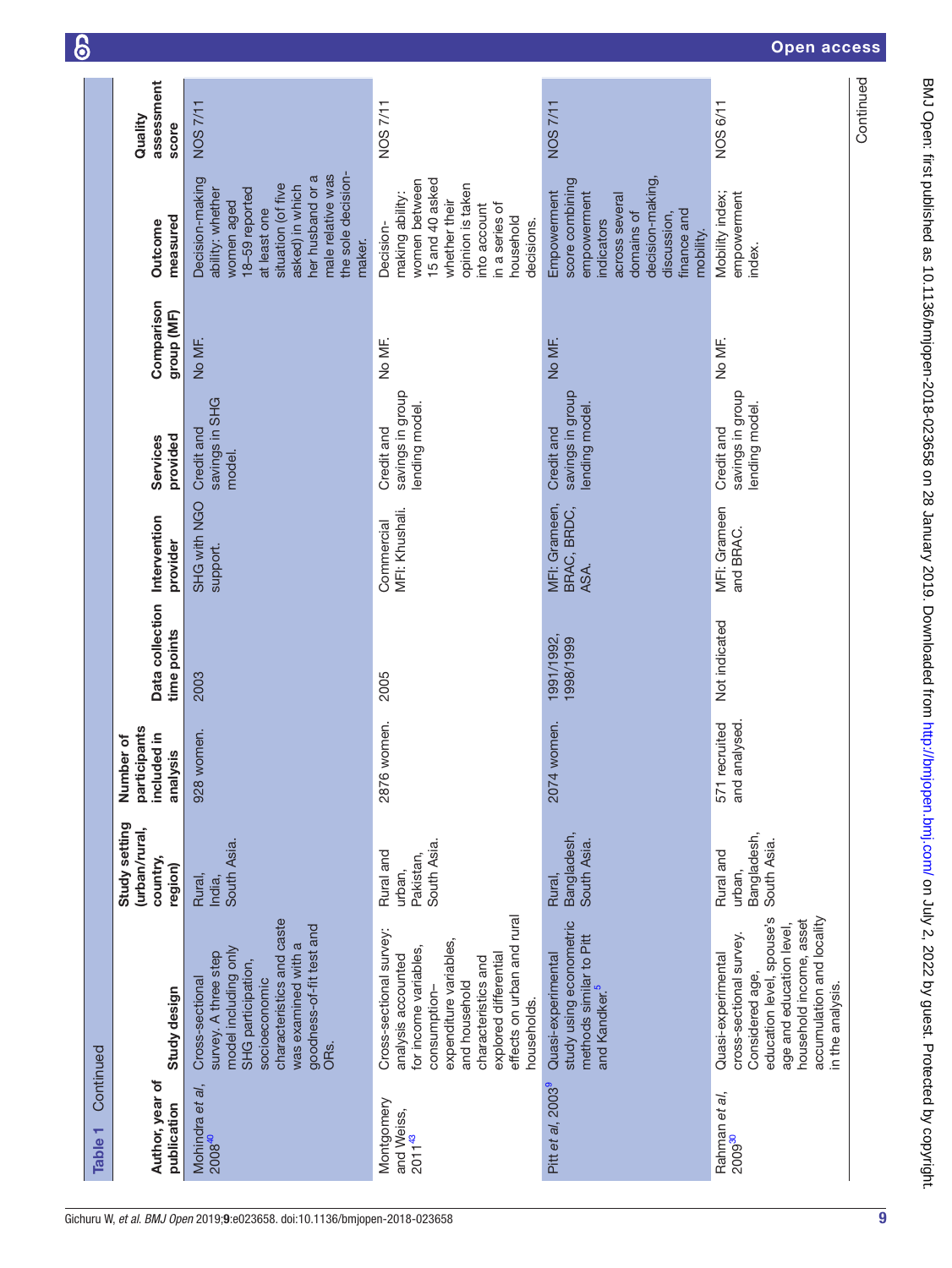| Continued<br>Table <sub>1</sub>        |                                                                                                                                                                                                                     |                                                      |                                                                        |                                             |                                                      |                                                                                      |                          |                                                                                                                               |                                   |
|----------------------------------------|---------------------------------------------------------------------------------------------------------------------------------------------------------------------------------------------------------------------|------------------------------------------------------|------------------------------------------------------------------------|---------------------------------------------|------------------------------------------------------|--------------------------------------------------------------------------------------|--------------------------|-------------------------------------------------------------------------------------------------------------------------------|-----------------------------------|
| Author, year of<br>publication         | Study design                                                                                                                                                                                                        | Study setting<br>urban/rural,<br>country,<br>region) | participants<br>included in<br>Number of<br>analysis                   | Data collection Intervention<br>time points | provider                                             | Services<br>provided                                                                 | Comparison<br>group (MF) | measured<br><b>Outcome</b>                                                                                                    | assessment<br>Quality<br>score    |
| Sharif, 2004 <sup>31</sup>             | demographic variables.<br>of socioeconomic and<br>used for econometric<br>analysis with a range<br>survey data were<br>Cross-sectional                                                                              | Not reported<br>Bangladesh,<br>South Asia.           | 483 women.                                                             | 1997                                        | MFI: ASA.                                            | savings in group<br>lending model.<br>Credit and                                     | No MF.                   | making across six<br>ability: Likert-type<br>Decision-making<br>women's extent<br>responses on<br>of decision-<br>domains.    | NOS 7/11                          |
| Swain and<br>Wallentin,<br>$2009^{41}$ | cross-sectional survey.<br>maximum likelihood<br>Quasi-experimental<br>Used the robust<br>method.                                                                                                                   | South Asia.<br>Rural and<br>urban,<br>India,         | 961 women.                                                             | 2000 and 2003                               | SHG with MFI<br>linkage.                             | Savings at group No MF.<br>evel and credit<br>group lending<br>from MFI in<br>model. |                          | Empowerment<br>score.                                                                                                         | NOS 5/11                          |
| Tarozzi et al,<br>201532               | to microcredit rather than<br>impact of giving access<br>analysis to identify the<br>villages data for used<br>Cluster RCT panel of<br>for an intent-to-treat<br>actual borrowing.                                  | Sub-Saharan<br>Ethiopia,<br>Africa.<br>Rural,        | baseline; 6263<br>households at<br>households at<br>follow-up.<br>6412 | 2003 and 2006                               | supported by<br>international<br><b>CBOs</b><br>NGO. | savings in group<br>lending model.<br>Credit and                                     | No MF.                   | ability: fraction of<br>women aged 15-<br>decisions across<br>Decision-making<br>49 were involved<br>20 domains<br>in making. | Cochrane<br>bias:high<br>risk-of- |
| Zaman, 1999 <sup>44</sup>              | households in the village,<br>Cross-sectional survey<br>with considerations for<br>the number of eligible<br>multivariate analysis<br>data were used in a<br>and socioeconomic<br>membership length<br>differences. | Bangladesh,<br>South Asia.<br>Rural,                 | 1568 women.                                                            | 1995                                        | MFI: BRAC.                                           | savings in group<br>lending model.<br>Credit and                                     | No MF.                   | Decision-making<br>ability.                                                                                                   | NOS 2/11                          |
|                                        | Studies with outcome measures of children's nutrition                                                                                                                                                               |                                                      |                                                                        |                                             |                                                      |                                                                                      |                          |                                                                                                                               |                                   |
|                                        |                                                                                                                                                                                                                     |                                                      |                                                                        |                                             |                                                      |                                                                                      |                          |                                                                                                                               | Continued                         |

 $\overline{6}$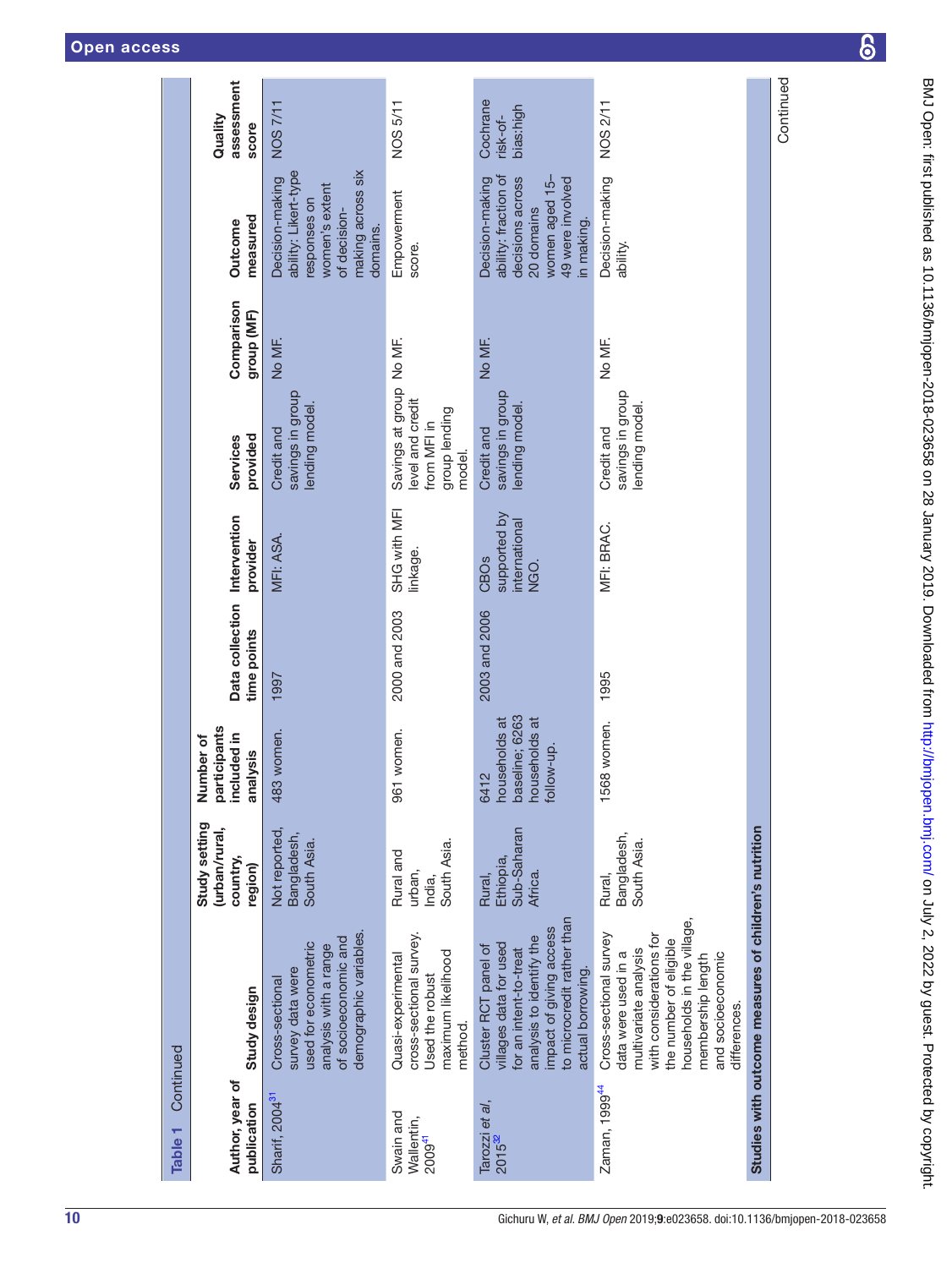| Continued<br>Table <sub>1</sub>      |                                                                                                                                                                             |                                                           |                                                      |                                             |                                                     |                                                  |                                                                                                                               |                                                                                                                                                                                                               |                                |
|--------------------------------------|-----------------------------------------------------------------------------------------------------------------------------------------------------------------------------|-----------------------------------------------------------|------------------------------------------------------|---------------------------------------------|-----------------------------------------------------|--------------------------------------------------|-------------------------------------------------------------------------------------------------------------------------------|---------------------------------------------------------------------------------------------------------------------------------------------------------------------------------------------------------------|--------------------------------|
| Author, year of<br>publication       | Study design                                                                                                                                                                | Study setting<br>urban/rural,<br>country,<br>region)      | participants<br>included in<br>Number of<br>analysis | Data collection Intervention<br>time points | provider                                            | provided<br>Services                             | Comparison<br>group (MF)                                                                                                      | measured<br>Outcome                                                                                                                                                                                           | assessment<br>Quality<br>score |
| Abubakari et al,<br>$2014^{42}$      | acquisition behaviours<br>characteristics of the<br>accounted for food<br>and demographic<br>survey: analysis<br>Cross-sectional<br>households.                             | Sub-Saharan<br>Ghana,<br>Africa.<br>Rural,                | children.<br>180                                     | 2011                                        | <b>Village Savings</b><br>Association.<br>and Loans | savings in SHG<br>Credit and<br>model.           | No MF.                                                                                                                        | children <5years<br>scores: >-2 well<br>Anthropometric<br>$to -3$ moderate<br>nourished; <- 2<br>based on HAZ<br>measurement<br>malnutrition;<br>of nutritional<br>malnutrition.<br>$<-3$ severe<br>status in | NOS 4/10                       |
| Doocy et al,<br>2005 <sup>8</sup>    | with community controls<br>Cross-sectional survey<br>via systematic random<br>who were matched by<br>proximity of residence<br>sex and selected by<br>sampling.             | Sub-Saharan<br>Rural and<br>Ethiopia<br>urban,<br>Africa. | children.<br>608                                     | 2003                                        | WISDOM.<br>NGO:                                     | savings in group<br>lending model.<br>Credit and | clients <1 cycle<br>1. No MF (used<br>as the controls<br>in this review).<br>comparison<br>groups:<br>2. New<br>of MF.<br>Two | 12.5 cm moderate<br>nutritional status<br>malnutrition; 11-<br>measurement of<br>in children aged<br>Anthropometric<br>MUAC: <11 cm<br>6-59 months<br>malnutrition.<br>based on<br>severe                     | NOS 6/11                       |
| Friesen et al,<br>2012 <sup>33</sup> | including household and<br>maternal characteristics<br>and child's age and sex.<br>Cross-sectional survey.<br>demographic factors<br>socioeconomic and<br>Analysis included | Sub-Saharan<br>Rural and<br>Ghana,<br>urban,<br>Africa.   | children.<br>204                                     | June-August<br>2011                         | (previously with<br>Local MF bank<br>NGO support).  | savings in group<br>lending model.<br>Credit and | No MF.                                                                                                                        | $(WAZ<-2)$ , stunted<br>wasted (WLZ<-2)<br>nutritional status<br>measurement of<br>in children aged<br>Anthropometric<br>$(LAZ<-2)$ and<br>6-23 months<br>underweight<br>proportion<br>based on               | <b>NOS 7/11</b>                |
|                                      |                                                                                                                                                                             |                                                           |                                                      |                                             |                                                     |                                                  |                                                                                                                               |                                                                                                                                                                                                               | Continued                      |

 $\epsilon$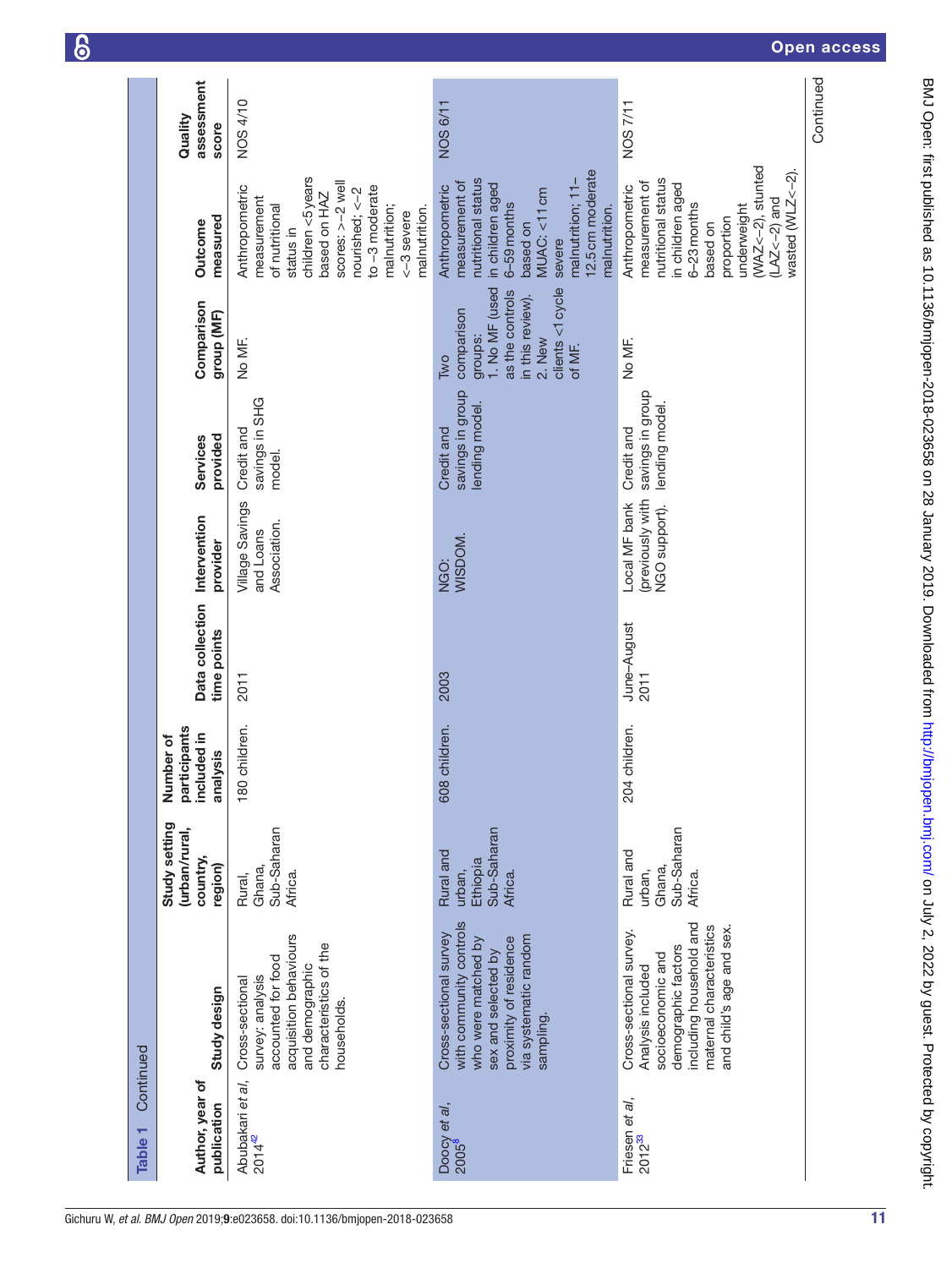| Table 1 Continued                           |                                                                                                                                                                                                                                                                                                                                                                                                                                                                                                                                                                                                                               |                                                       |                                                      |                                                                     |                                       |                                                                                                                 |                          |                                                                                                                                 |                                   |
|---------------------------------------------|-------------------------------------------------------------------------------------------------------------------------------------------------------------------------------------------------------------------------------------------------------------------------------------------------------------------------------------------------------------------------------------------------------------------------------------------------------------------------------------------------------------------------------------------------------------------------------------------------------------------------------|-------------------------------------------------------|------------------------------------------------------|---------------------------------------------------------------------|---------------------------------------|-----------------------------------------------------------------------------------------------------------------|--------------------------|---------------------------------------------------------------------------------------------------------------------------------|-----------------------------------|
| Author, year of<br>publication              | Study design                                                                                                                                                                                                                                                                                                                                                                                                                                                                                                                                                                                                                  | Study setting<br>(urban/rural,<br>country,<br>region) | participants<br>included in<br>Number of<br>analysis | Data collection Intervention<br>time points                         | provider                              | provided<br>Services                                                                                            | Comparison<br>group (MF) | measured<br>Outcome                                                                                                             | assessment<br>Quality<br>score    |
| Marquis et <i>al</i> ,<br>2015 <sup>7</sup> | and explanatory variables<br>anthropometric measures<br>design with longitudinal<br>and sensitivity analysis<br>examine within subject<br>follow-up. Bivariate<br>Quasi-experimental<br>was performed to<br>analysis between<br>variations.                                                                                                                                                                                                                                                                                                                                                                                   | Sub-Saharan<br>Ghana,<br>Rural,<br>Africa.            | 608 caregivers<br>with children.                     | Approximately<br>2006 and Dec<br>between April<br>4-monthly<br>2007 | association.<br>Credit and<br>savings | additional health,<br>savings in SHG<br>entrepreneur<br>nutrition and<br>model with<br>education.<br>Credit and | No MF.                   | on WAZ, HAZ and<br>nutritional status<br>measurement of<br>2-5 years based<br>in children aged<br>Anthropometric<br>BAZ scores. | risk-of-bias:<br>Cochrane<br>high |
| Ojha et al,<br>$2017^{34}$                  | intention to treat analysis.<br>Cluster RCT with cross-<br>sectional follow-up and                                                                                                                                                                                                                                                                                                                                                                                                                                                                                                                                            | South Asia.<br>Rural,<br>India,                       | 1377 children.                                       | August 2013-<br>March 2016                                          | programme.<br>Rojiroti MF             | credit in peer-led<br>Savings and<br>SHGs.                                                                      | No MF.                   | children 0-5years<br>of age WHZ, HAZ,<br>Anthropometric<br>WAZ, MUAC.<br>measures of                                            | risk-of-bias:<br>Cochrane<br>high |
|                                             | mid-upper arm circumference; NGO, non-governmental orgainisation; NOS, Newcastle Ottawa Scale; RCT, randomised controlled trial; SHG, self-help group; WAZ, weight-for-age<br>BAZ, body mass index-for-age z-score; BRDB, Bangladesh Rural Development Board; BRDC, Bangladesh rural development corporation; CBO, community-based organisation;<br>FP, family planning; HAZ, height (or length)-for-age z-score; IPV, intimate partner violence; LAZ, length for age z-score; MF, microfinance; MFI, microfinance institution; MUAC,<br>z-score; WHZ, weight-for-height (or length) z-score; WLZ, weight for lenght z-score. |                                                       |                                                      |                                                                     |                                       |                                                                                                                 |                          |                                                                                                                                 |                                   |
|                                             |                                                                                                                                                                                                                                                                                                                                                                                                                                                                                                                                                                                                                               |                                                       |                                                      |                                                                     |                                       |                                                                                                                 |                          |                                                                                                                                 |                                   |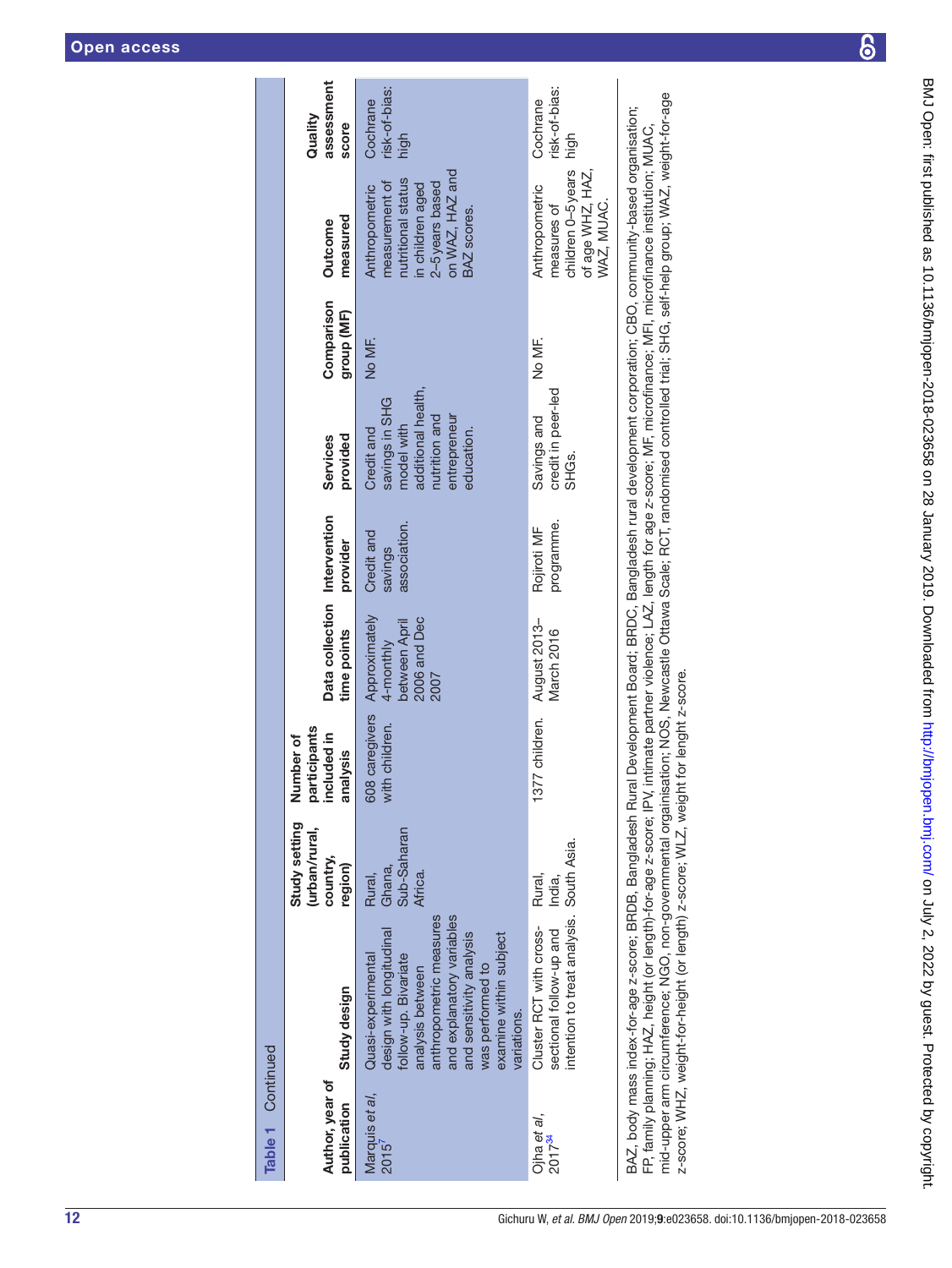

<span id="page-12-0"></span>

and include participation in financial and other household decisions (eg, children's education and healthcare). Just over half the studies<sup>[29 31 43 44](#page-16-4)</sup> showed a slightly higher degree of participation in certain household decisions by microfinance clients compared with non-clients. The other studies did not report any statistically significant changes. The impact of microfinance on women's decision-making is therefore inconclusive.

## *Freedom to travel (mobility)*

In the one study that assessed mobility, non-clients were more mobile than clients in one region, but in the two other regions studied the reverse was true. $30$  No formal statistical comparisons between groups were presented.

#### Children's nutrition

Five studies, four from  $SSA^{78}$  33 42 and one from India,  $34$ evaluated the effect of microfinance on children's nutrition. Three $8^{83342}$  were cross-sectional surveys, one was a quasi-experimental study with a 16-month follow-up period<sup>[7](#page-15-6)</sup> while one was a cluster RCT. $^{34}$  Two studies<sup>7</sup>  $^{33}$ included only children between 6 and 36 months of age while the other three included children under 5years.

Doocy *et al* reported that children of women non-clients were 79% more likely to be wasted than children of clients (OR=1.79  $95\%$  CI 0.[8](#page-15-7)7 to 3.79).<sup>8</sup> However, Friesen *et al* reported increased wasting among children of clients compared with non-clients (OR=1.15 95%CI  $0.30$  to 4.43).<sup>[33](#page-16-15)</sup> Neither association was statistically significant. As the baseline group used was different and there were no raw data available, it was not possible to recalculate the ORs for pooling by meta-analysis.

One cross-sectional study found that the prevalence of malnutrition, based on height (or length)-for-age z-score (HAZ), was lower among children of microfinance clients than those of non-clients. $42$  A longitudinal study measured HAZ, weight-for-age z-score (WAZ) and body mass indexfor-age z-scores every 4 months for 16 months.<sup>7</sup> The authors demonstrated a mean difference in WAZ scores of 0.28 at 8–12 months in favour of the intervention group and significant but smaller differences at 4months and 16 months. At 16 months, HAZ were significantly higher in the intervention group with a mean difference of 0.19 between the two groups. Meta-analysis was not possible as

<span id="page-12-1"></span>

| Table 2                         | Summary of results of the review                                                                                                                 |
|---------------------------------|--------------------------------------------------------------------------------------------------------------------------------------------------|
| Outcome                         | Summary of impact of microfinance                                                                                                                |
| Use of<br>contraception         | Women participating in microfinance<br>schemes were significantly more likely<br>to report using contraception.                                  |
| Female empowerment              |                                                                                                                                                  |
| Intimate partner<br>violence    | Conflicting results, with some studies<br>reporting increased and others<br>decreased intimate partner violence in<br>microfinance participants. |
| Decision-making<br>ability      | Most studies showed no effect but a<br>minority showed a significant positive<br>effect on some areas of decision-<br>making.                    |
| <b>Mobility</b>                 | No statistically significant impact.                                                                                                             |
| Overall<br>empowerment<br>score | Positive impact in two studies with<br>mixed results and no change in two<br>others.                                                             |
| Children's<br>nutrition         | Positive impact in three of five studies,<br>with no difference found in the<br>remaining studies.                                               |

the studies used different statistical measures to present their results.

Ojha *et al* reported that in a cross-sectional survey conducted 18 months after random allocation to received immediate microfinance versus delayed microfinance (after 18 months), 0–5years old children in the villages that received immediate microfinance had a significantly better WHZ compared with children in the villages that did not receive microfinance with a mean difference of  $0.35$  SD. $34$  They found similar differences in WAZ, and prevalence of wasting, underweight and moderate and severe malnutrition as measured by mid-upper arm circumferences but there was no difference in HAZ or prevalence of stunting between the two groups.

# Publication Bias

A funnel plot found no evidence of publication bias in the studies that reported the impact of microfinance on IPV (Egger's test p value=0.106). The possibility of publication bias could not be assessed for the other outcomes.

# **DISCUSSION**

# Summary of evidence

[Table](#page-12-1) 2 summarises the impact of microfinance across the three outcome domains based on the quantitative and qualitative syntheses described above.

Seventeen of the 27 studies included in the review were from South Asia. This may limit the generalisability of the findings of this review to other geographical regions. However, this was expected as 84% of all microfinance clients are to be found in South Asia.<sup>[45](#page-16-17)</sup> Other included studies, nine from Africa and one from Latin America, are geographically heterogeneous but catered to women of a similar economic background. These populations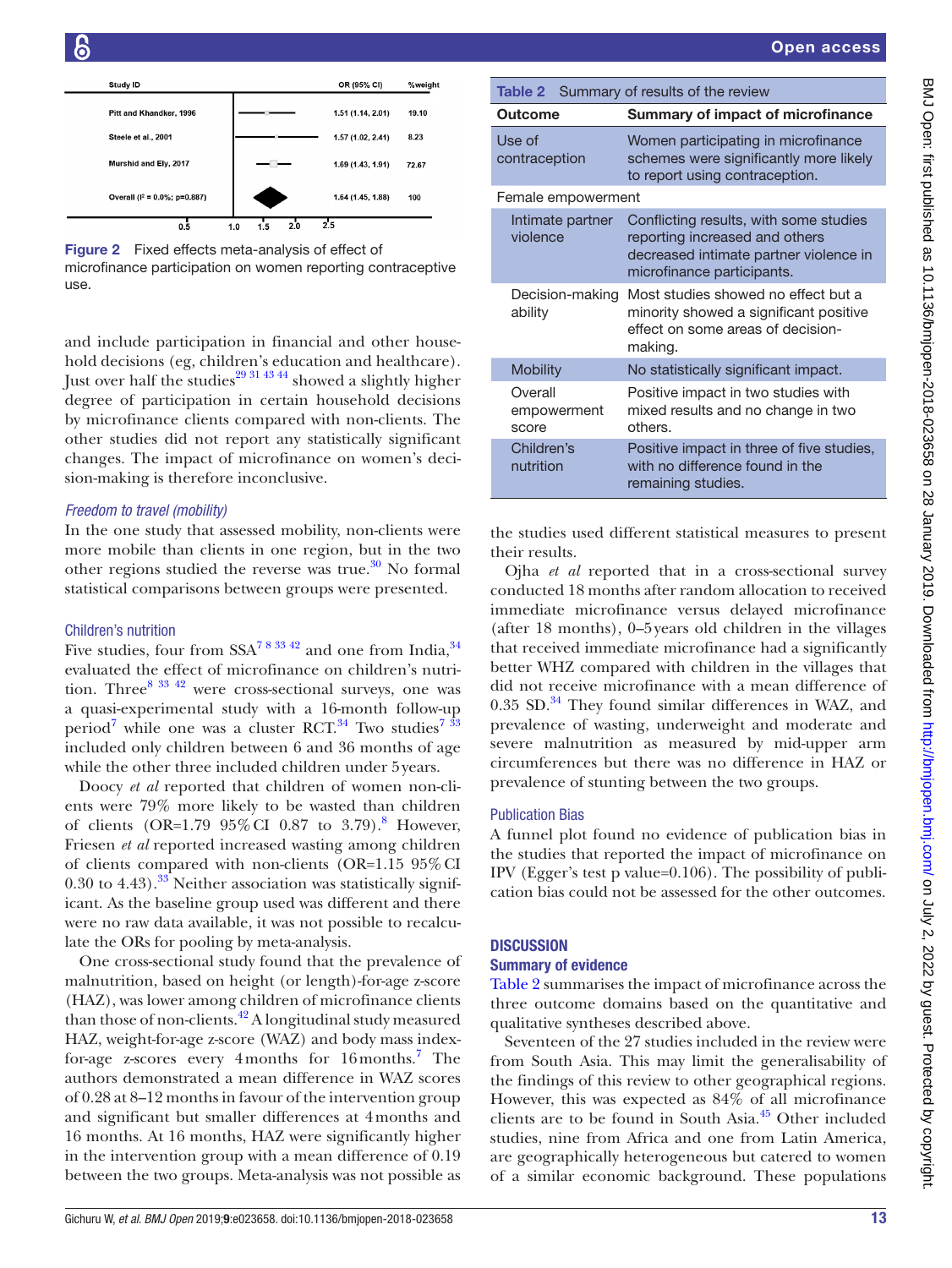

<span id="page-13-0"></span>Figure 3 Theory of change model linking microfinance to women's well-being and children's nutrition.

are potentially comparable for the purposes of a study looking at the impact of microfinance. However, it is of note that the review includes populations from a wider geographical range, with diverse political, cultural and social backgrounds.

# Proposed mechanisms

Microfinance (while primarily improving economic stability) might empower women and improve child nutrition though a number of mechanisms. A small source of income, which is available primarily to the woman in the household, could increase the 'bargaining power' of female participants, in household decision-making. Peer support and shared learning from other participants might have a similar effect. We have chosen the outcome measures most likely to reflect this increased bargaining power, including a woman's decisions about contraception and her self-reported empowerment. Furthermore, that women are often the primary household decision-makers on issues such as buying food (which will affect child nutrition) and on access to healthcare for children. These factors could interact to enable women to overcome social, cultural and economic barriers that affect their status ([figure](#page-13-0) 3)

# Contraceptive use

Where individual-level data were available, the odds of reporting contraceptive use were higher in women participating in microfinance compared with those who did not. It has been argued that the women who self-select to join microfinance groups are more empowered than other women, and this may in itself increase their likelihood of using contraception.<sup>4</sup> However, by comparing reported use in this group before and after the intervention, $^{23\,35}$ 

it is possible to demonstrate a positive effect attributable to microfinance, even with an inherent empowered state.

#### Markers of female empowerment Intimate partner violence

Gender-related violence is known to be most commonly perpetuated by a person close to the woman, usually an intimate partner. $45$  Although a reduction in IPV is one of the expected benefits of empowerment of women through microfinance, empowerment may also enable women to report more IPV, thus increasing the rate of reported IPV. One cluster  $RCT<sup>36</sup>$  reported a reduction in IPV among microfinance clients. However, the combined microfinance with life skills training may have resulted in an intervention group different from the standard client therefore limiting the generalisability of their findings. The authors of this study argued that their training empowered the women to reveal IPV, therefore reducing under-reporting.<sup>36</sup> Under-reporting of IPV is common in many studies due to its sensitive nature. $46$  Studies used trained local female interviewers to limit under-reporting, but despite this, the response rate to IPV questions in one study was only  $41\%$ <sup>27</sup> Furthermore, women participating in microfinance may want to only highlight positive impacts of the intervention and not reveal any IPV. This raises ethical concerns that studies may fail to detect violence where it is actually present.<sup>46</sup>

Studies that have reported increase in IPV linked to microfinance programmes $^{27}$  have also argued that microfinance loans may have caused more economic stress in the family leading to greater occasions for conflict. Some authors explain this as the 'status inconsistency theory' where in status differentials may lead to dysfunctional behaviour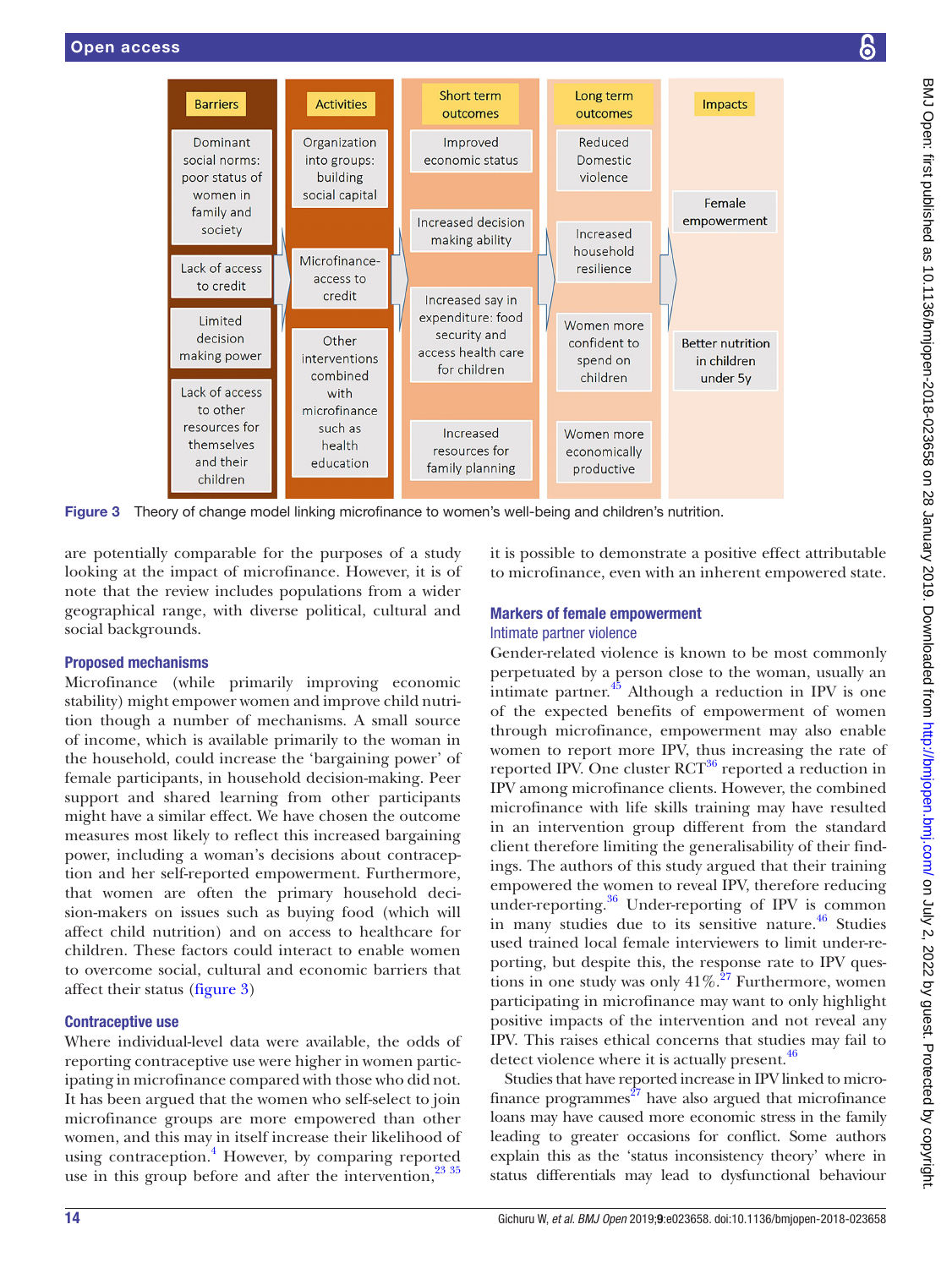when and individual who expects to have a higher status in a relationship is threatened by the increase in the status of another.<sup>38</sup> Previously, there may have been fewer conflicts as the man would have managed finances single-handedly while with empowerment, the wife becomes involved in these decisions, generating more occasions where conflict leading to IPV could occur.

## Decision-making ability

In most cases, the decision-making ability of women participating in microfinance was not significantly different from that of non-clients. However, most studies analysed women's perceived decision-making ability which may be different to their actual decision-making capability. In addition, composite indices of decision-making ability make it hard to untangle any impact of microfinance on decisions which are typically male-dominated (such as child marriage and education) and decisions which are traditionally less so (such as those related to the purchase of food).

# Children's nutrition

Three studies<sup>8 33 34</sup> reported a lower likelihood of severe acute malnutrition in children of women participating in microfinance compared with non-participants, including one that showed a statistically significant reduction in malnutrition.<sup>34</sup> Combining microfinance with nutritional education, as was the case in one study, $\frac{7}{3}$  showed improvement in nutritional status in children of participating care-givers than non-participating care-givers. However, it is then difficult to isolate the specific effect of microfinance. In one SHG study<sup>42</sup> no attempt was made to adjust for other variables, such as household resources or education status, which may be a source of confounding.

Additionally, the inclusion of HAZ scores as a measure of nutritional status $^{33}$ <sup>42</sup> in a cross-sectional study may be misleading. In their cluster randomised trial, Ojha *et al* report an improvement in all other indices of malnutrition other than HAZ and stunting after an 18month period[.34](#page-16-16) Height-for-age measures the effect of poor nutrition on the growth of a child. Growth faltering is slow in reversal and requires a longer follow-up period to detect. $47$  It may be more prudent to use acute measures of malnutrition such as wasting (WHZ) which are likely to be more sensitive to change in nutritional status over shorter periods.

# Strengths and limitations

Five comprehensive databases were searched in this review, including a large economic database. The use of multiple indicators to measure women's empowerment and children's nutrition also served to broaden the search to reduce the likelihood of missing relevant articles. The selection was carried out independently by two authors without any language restrictions, particularly important given the geographical regions studied.

The models used to deliver microfinance services varied across included studies. Some combined microfinance with education on family planning, $^{35}$  life skills $^{36}$  or

health, nutrition and entrepreneurial skills<sup>7</sup> which made it difficult to evaluate the effect of microfinance alone. Although all interventions were taken to be similar for the purposes of this review, it was possible that the way the microfinance services were provided might have influenced the outcome. Given the small number of interventions of each type reviewed here, it is not possible to suggest a model of microfinance that is superior to others in terms of social performance.

In general, the most common source of bias in studies of the social impact of microfinance is selection bias, as participants *self-select* to either participate or not participate in the programme. Although, it may be argued that it would be difficult to randomise people to microfinance as the intervention may not be desired by all; therefore measuring effectiveness in those who did not desire it to begin with, may be problematic. While a cluster RCT might guard against selection bias, a recent study<sup>[10](#page-15-9)</sup> highlighted the current challenge in achieving randomisation due to the widespread diffusion of microfinance in some regions of South Asia leading to difficulties in identifying unexposed control clusters. Therefore, we included non-randomised studies in this review in order to not limit the evidence considered. The non-randomised studies included dealt with self-selection bias in two main ways, using either panel data in a quasi-experimental design or propensity score matching (PSM). However, additional analysis in of one of the studies included in this review suggested that the reduction in IPV demonstrated using conventional statistical methods did not hold when PSM was used.<sup>[26](#page-15-20)</sup>

Due to the lack of high-quality RCTs in this field, the vast majority of studies included in this study were cross-sectional. As a study design, cross-sectional studies do not provide the strongest level of evidence. Analysis of quasi-experimental and panel data studies proved difficult as there is currently no universally acceptable quality assessment tool. The use of the Cochrane risk-of-bias tool in this instance may have introduced an overestimation or underestimation of the risk of bias and, consequently, the quality assessment of the study.

There was a lack of homogeneity in the measures used to assess social performance of microfinance particularly that of decision-making ability which varied from study to study which may account for the conflicting outcomes. The average follow-up period of the studies included was 3 years. An alternative explanation for their statistically non-significant findings is that the observation period may have not been long enough to detect any change or may have missed any fleeting changes that occurred before the follow-up survey. While changes in some measures of children's malnutrition may be detectable within 3 years, changes in other outcomes requiring a shift in cultural and social norms may take much longer.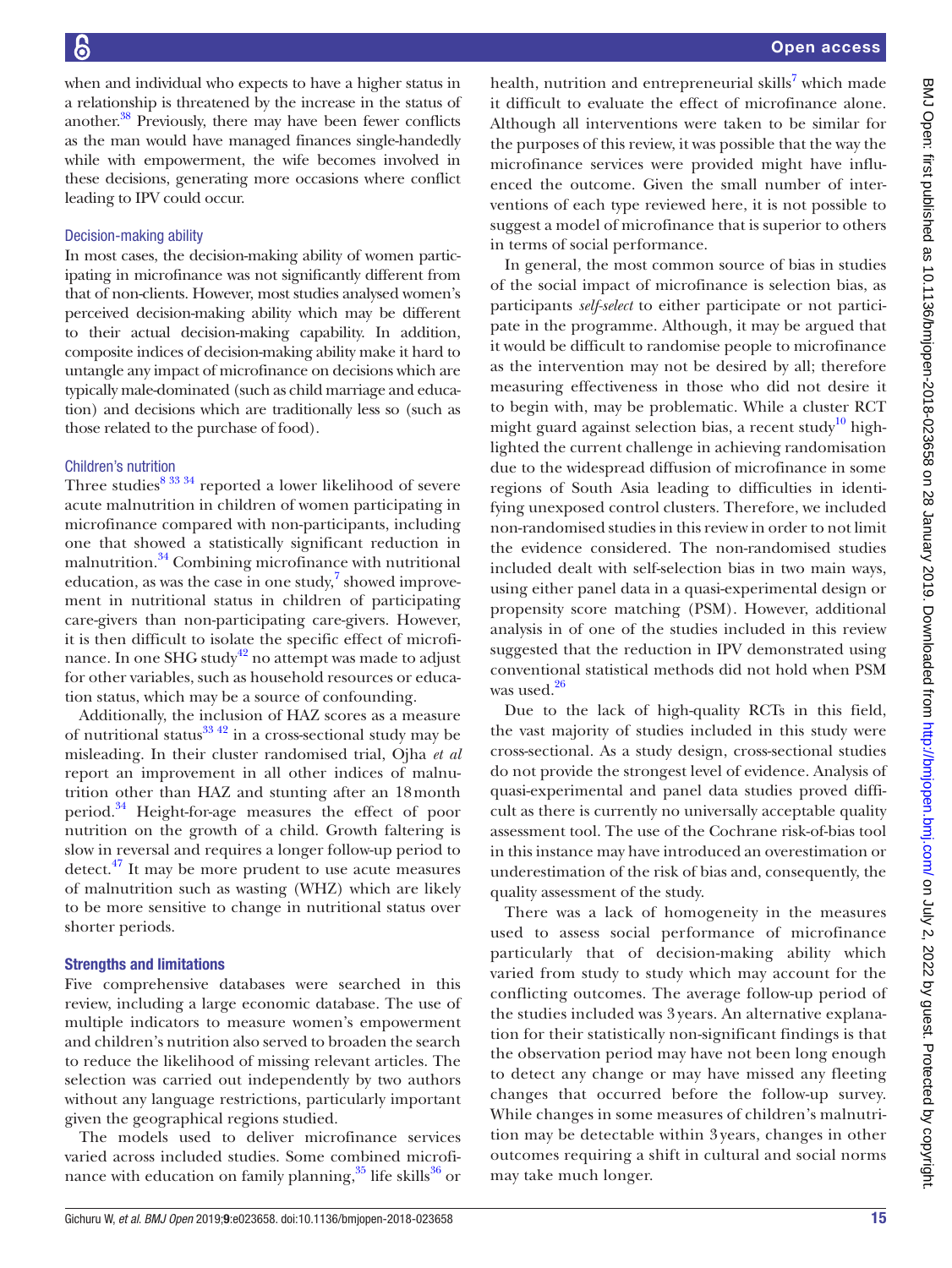# **CONCLUSIONS**

In conclusion, our findings suggest that for the types of microfinance interventions assessed in this study, there may be an association between microfinance and increasing contraceptive use, improving female empowerment and better children's nutrition. However, as only 6 of 27 studies included in this review were randomised trials, any conclusions about direct causation must be guarded. However, the wide diversity in reported outcomes, study design, statistical methods and microfinance models makes it difficult to synthesise evaluation data statistically. Thus, further studies are required to evaluate the social performance of microfinance. Such studies could focus on some of the many unanswered questions such as the impact of microfinance on specific standardised measures of children's health and women's well-being such that the findings could be compared across populations. The lack of this evidence is highlighted by the paucity of good-quality studies included in this review. Other unanswered questions include the long term impact of microfinance on communities and designing studies focused on potential harm. The design of future studies requires effective and clearly described randomisation, harmonisation of appropriate outcome measures and avoidance of confounders. Incorporating evaluation methods at the onset of a microfinance programme could help address many of the weaknesses identified here. While this may not be practical in areas where microfinance is fully established, areas with an increasing number of microfinance programmes, for example, SSA, would benefit.

Acknowledgements We thank Magdalena Opazo Breton and Gabriella Zapata for their assistance in translating manuscripts written in Spanish and Portuguese. We thank Dr Rajeev Kamal and his team at the A N Sinha Institute of Social Sciences, Patna, India, for organising the public involvement workshop.

Contributors WG, LS, SO and ARS conceived and designed the study. WG and LS independently carried out the title, abstract and full text screening and quality assessment. WG conducted the meta-analyses and wrote the first draft of the paper. SS updated the search in 2018 and completed the updated title and abstract screening. The updated full-text screening was performed by SO, SS and WG. All authors critically revised subsequent drafts, and have approved the final version.

Funding This work was supported by the Medical Research Council [grant number MR/M021904/1], UK.

Competing interests None declared.

Patient consent for publication Not required.

Provenance and peer review Not commissioned; externally peer reviewed.

Data sharing statement This is a secondary analysis of published data. We do not hold any unpublished data from the study. Further information about the data analysis can be obtained by contacting the corresponding author.

Open access This is an open access article distributed in accordance with the Creative Commons Attribution 4.0 Unported (CC BY 4.0) license, which permits others to copy, redistribute, remix, transform and build upon this work for any purpose, provided the original work is properly cited, a link to the licence is given, and indication of whether changes were made. See: [https://creativecommons.org/](https://creativecommons.org/licenses/by/4.0/) [licenses/by/4.0/.](https://creativecommons.org/licenses/by/4.0/)

#### **REFERENCES**

<span id="page-15-0"></span>1. Ledgerwood J, Earne J, Nelson C. *The new microfinance handbook: a financial market system*: The International Bank for Reconstruction and Development/The World Bank, 2013.

- <span id="page-15-1"></span>2. Robinson MS, Marguerite S F. The microfinance revolution: sustainable finance for the poor. 2001. [http://documents.worldbank.](http://documents.worldbank.org/curated/en/226941468049448875/sustainable-finance-for-the-poor) [org/curated/en/226941468049448875/sustainable-finance-for-the](http://documents.worldbank.org/curated/en/226941468049448875/sustainable-finance-for-the-poor)[poor](http://documents.worldbank.org/curated/en/226941468049448875/sustainable-finance-for-the-poor)
- <span id="page-15-2"></span>3. Schurmann AT, Johnston HB. The group-lending model and social closure: microcredit, exclusion, and health in Bangladesh. *[J Health](http://dx.doi.org/10.3329/jhpn.v27i4.3398)  [Popul Nutr](http://dx.doi.org/10.3329/jhpn.v27i4.3398)* 2009;27:518–27.
- <span id="page-15-3"></span>4. Goldberg N. *Measuring the impact of microfinance: taking stock of what we know*, 2005.
- <span id="page-15-4"></span>5. Pitt MM, Khandker SR. The impact of group‐based credit programs on poor households in bangladesh: does the gender of participants matter? *[J Polit Econ](http://dx.doi.org/10.1086/250037)* 1998;106:958–96.
- <span id="page-15-5"></span>6. MicroRate. The State of Microfinance Investment 2013. Secondary The State of Microfinance Investment 2013. 2013. [http://www.](http://www.microrate.com/media/downloads/2013/11/MicroRate-The-State-of-Microfinance-Investment-2013.pdf) [microrate.com/media/downloads/2013/11/MicroRate-The-State-of-](http://www.microrate.com/media/downloads/2013/11/MicroRate-The-State-of-Microfinance-Investment-2013.pdf)[Microfinance-Investment-2013.pdf](http://www.microrate.com/media/downloads/2013/11/MicroRate-The-State-of-Microfinance-Investment-2013.pdf)
- <span id="page-15-6"></span>7. Marquis GS, Colecraft EK, Sakyi-Dawson O, *et al*. An integrated microcredit, entrepreneurial training, and nutrition education intervention is associated with better growth among preschool-aged children in rural Ghana. *[J Nutr](http://dx.doi.org/10.3945/jn.114.194498)* 2015;145:335–43.
- <span id="page-15-7"></span>8. Doocy S, Teferra S, Norell D, *et al*. Credit program outcomes: coping capacity and nutritional status in the food insecure context of Ethiopia. *[Soc Sci Med](http://dx.doi.org/10.1016/j.socscimed.2004.10.025)* 2005;60:2371–82.
- <span id="page-15-8"></span>9. Pitt MM, Khandker SR, Shahidur R, *et al*. Does Micro-credit empower women: evidence from Bangladesh. *Policy Research Working Paper* 2003;2998.
- <span id="page-15-9"></span>10. Banerjee A, Duflo E, Glennerster R, *et al*. The miracle of microfinance? Evidence from a randomized evaluation. *[Am Econ J](http://dx.doi.org/10.1257/app.20130533)  [Appl Econ](http://dx.doi.org/10.1257/app.20130533)* 2015;7:22–53.
- <span id="page-15-10"></span>11. Bank W. World bank: countries. Secondary world bank: countries. 2016. <http://www.worldbank.org/en/country>
- <span id="page-15-11"></span>12. Bank W. Poverty overview. secondary poverty overview. 2018. [http://](http://worldbank.org/en/topic/poverty/overview) [worldbank.org/en/topic/poverty/overview](http://worldbank.org/en/topic/poverty/overview)
- <span id="page-15-12"></span>13. Odell K. Measuring the impact of microfinance: taking another look. 2010. [https://grameenfoundation.org/blog/measuring-impact](https://grameenfoundation.org/blog/measuring-impact-microfinance-taking-another-look#.W1iROdVKiUk)[microfinance-taking-another-look#.W1iROdVKiUk](https://grameenfoundation.org/blog/measuring-impact-microfinance-taking-another-look#.W1iROdVKiUk)
- <span id="page-15-13"></span>14. WHO. *Monitoring maternal, newborn and child health: understanding key progress indicators*, 2011.
- 15. Murray CJL, Salomon JA, Mathers C, *et al*. Summary measures of population health: concepts, ethics, measurement and applications. 2002. [http://apps.who.int/iris/bitstream/handle/10665/42439/](http://apps.who.int/iris/bitstream/handle/10665/42439/9241545518.pdf?sequence=1&isAllowed=y) [9241545518.pdf?sequence=1&isAllowed=y](http://apps.who.int/iris/bitstream/handle/10665/42439/9241545518.pdf?sequence=1&isAllowed=y)
- <span id="page-15-14"></span>16. Project UM. *Investing in development: a practical plan to achieve the millennium development goals*, 2005.
- <span id="page-15-15"></span>17. Rustagi P. *Situation of women in south asia: some dimensions*, 2015.
- 18. ECMIA. Violence and indigenous women. 2013. [http://www.ncdsv.](http://www.ncdsv.org/images/Ecmia-Chirapaq_Violence-and-Indigenous-Women_3-2013.pdf) [org/images/Ecmia-Chirapaq\\_Violence-and-Indigenous-Women\\_3-](http://www.ncdsv.org/images/Ecmia-Chirapaq_Violence-and-Indigenous-Women_3-2013.pdf) [2013.pdf](http://www.ncdsv.org/images/Ecmia-Chirapaq_Violence-and-Indigenous-Women_3-2013.pdf)
- 19. Kabeer N. Resources, agency, achievements: reflections on the measurement of women's empowerment. *[Dev Change](http://dx.doi.org/10.1111/1467-7660.00125)* 1999;30:435–64.
- <span id="page-15-16"></span>20. The Cochrane Collaboration. *Cochrane handbook for systematic reviews of interventions*, 2011.
- <span id="page-15-17"></span>21. Wells GA, Shea B O'Connell, *et al*. The Newcastle-Ottawa Scale (NOS) for assessing the quality of nonrandomised studies in meta-analyses. Secondary The Newcastle-Ottawa Scale (NOS) for assessing the quality of nonrandomised studies in meta-analyses. [http://www.ohri.ca/programs/clinical\\_epidemiology/oxford.asp](http://www.ohri.ca/programs/clinical_epidemiology/oxford.asp)
- <span id="page-15-18"></span>22. Pitt MM, Khandker SR. Household and intrahousehold impact of the grameen bank and similar targeted credit programs in Bangladesh. 1996. [http://documents.worldbank.org/curated/en/](http://documents.worldbank.org/curated/en/385431468740690795/pdf/multi-page.pdf) [385431468740690795/pdf/multi-page.pdf](http://documents.worldbank.org/curated/en/385431468740690795/pdf/multi-page.pdf)
- <span id="page-15-23"></span>23. Steele F, Amin S, Naved RT. Savings/credit group formation and change in contraception. *[Demography](http://dx.doi.org/10.1353/dem.2001.0021)* 2001;38:267–82.
- <span id="page-15-24"></span>24. Murshid NS, Ely GE. Microfinance participation and contraceptive use: does control over resources matter? *[J Public Health](http://dx.doi.org/10.1093/pubmed/fdw066)* 2017;39:e27–e32.
- <span id="page-15-19"></span>25. Ahmed SM. Intimate partner violence against women: experiences from a woman-focused development programme in Matlab, Bangladesh. *[J Health Popul Nutr](http://www.ncbi.nlm.nih.gov/pubmed/15884757)* 2005;23:95–101.
- <span id="page-15-20"></span>26. Bajracharya A, Amin S. Microcredit and domestic violence in Bangladesh: an exploration of selection bias influences. *[Demography](http://dx.doi.org/10.1007/s13524-013-0226-0)* 2013;50:1819–43.
- <span id="page-15-22"></span>27. Dalal K, Dahlström O, Timpka T. Interactions between microfinance programmes and non-economic empowerment of women associated with intimate partner violence in Bangladesh: a cross-sectional study. *[BMJ Open](http://dx.doi.org/10.1136/bmjopen-2013-002941)* 2013;3:e002941.
- <span id="page-15-21"></span>28. Schuler SR, Hashemi SM, Riley AP, *et al*. Credit programs, patriarchy and men's violence against women in rural Bangladesh. *[Soc Sci Med](http://dx.doi.org/10.1016/S0277-9536(96)00068-8)* 1996;43:1729–42.